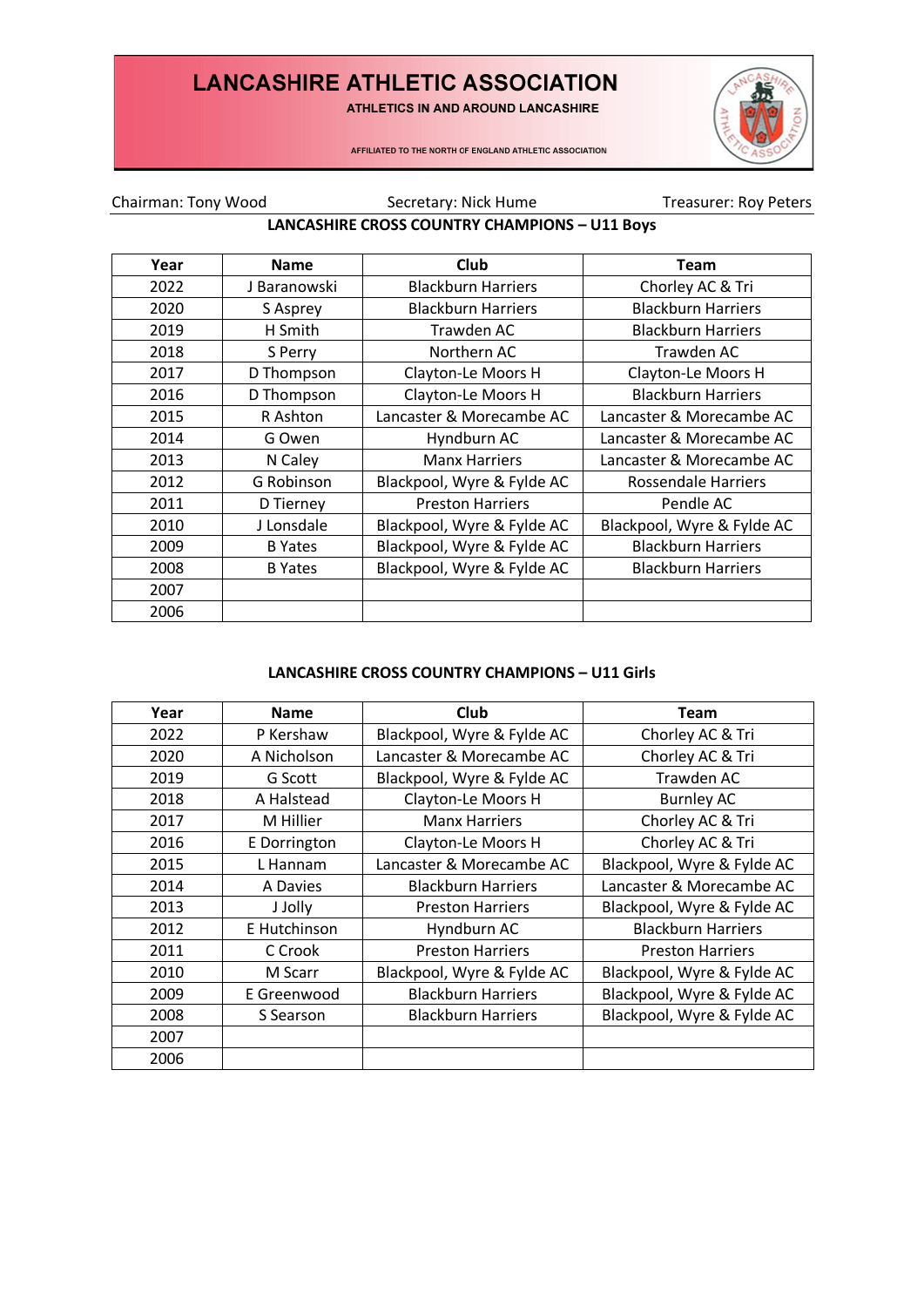ATHLETICS IN AND AROUND LANCASHIRE



AFFILIATED TO THE NORTH OF ENGLAND ATHLETIC ASSOCIATION

Chairman: Tony Wood Secretary: Nick Hume Treasurer: Roy Peters

### **LANCASHIRE CROSS COUNTRY CHAMPIONS – U13 Boys**

| Year       | <b>Name</b>        | <b>Club</b>                | <b>Team</b>                |
|------------|--------------------|----------------------------|----------------------------|
| 2022       | S Asprey           | <b>Blackburn Harriers</b>  | <b>Blackburn Harriers</b>  |
| 2020       | S Stephenson       | <b>Trawden AC</b>          | <b>Trawden AC</b>          |
| 2019       | I Butler           | <b>Blackburn Harriers</b>  | <b>Blackburn Harriers</b>  |
| 2018       | <b>T</b> Swarbrick | Lancaster & Morecambe AC   | <b>Blackburn Harriers</b>  |
| 2017       | R Ashton           | Lancaster & Morecambe AC   | <b>Preston Harriers</b>    |
| 2016       | M Ramsden          | <b>Blackburn Harriers</b>  | <b>Blackburn Harriers</b>  |
| 2015       | <b>B</b> Preedy    | Blackpool, Wyre & Fylde AC | Lancaster & Morecambe AC   |
| 2014       | J Dee-Ingham       | Wigan & District           | Lancaster & Morecambe AC   |
| 2013       | D Tierney          | <b>Preston Harriers</b>    | <b>Preston Harriers</b>    |
| 2012       | J Lonsdale         | <b>Trafford AC</b>         | Pendle AC                  |
| 2011       | <b>B</b> Yates     | <b>Sale Harriers</b>       | <b>Preston Harriers</b>    |
| 2010       | J Walley           | Blackpool, Wyre & Fylde AC | Pendle AC                  |
| 2009       | <b>B</b> Everson   | Blackpool, Wyre & Fylde AC | <b>Preston Harriers</b>    |
| 2008       | <b>B</b> Everson   | Blackpool, Wyre & Fylde AC | Blackpool, Wyre & Fylde AC |
| 2007       | <b>B</b> Smith     | Lancaster & Morecambe AC   | Blackpool, Wyre & Fylde AC |
| 2006       | D Westgate         | <b>Burnley AC</b>          | <b>Preston Harriers</b>    |
| 2005       | K Bibby            | <b>Preston Harriers</b>    | Liverpool P & S            |
| 2004       | R Schofield        | Hyndburn AC                | <b>Preston Harriers</b>    |
| 2003       | C Pearce           | <b>Blackburn Harriers</b>  | <b>Blackburn Harriers</b>  |
| 2002       | C Fitzpatrick      | Hyndburn AC                | Blackpool & Fylde AC       |
| 2001       | <b>B</b> Rusius    | Pendle AC                  | Liverpool P & S            |
| 2000       | M Hartley          | <b>Burnley AC</b>          | Blackpool & Fylde AC       |
| 1999 (Jan) | J Rusius           | Pendle AC                  | Liverpool P & S            |
| 1997 (Dec) |                    |                            |                            |
| 1996       |                    |                            |                            |
| 1995       |                    |                            |                            |
| 1994       |                    |                            |                            |
| 1993       |                    |                            |                            |
| 1992       |                    |                            |                            |

#### **LANCASHIRE CROSS COUNTRY CHAMPIONS – U13 Girls**

| Year | <b>Name</b> | Club                      | <b>Team</b>                |
|------|-------------|---------------------------|----------------------------|
| 2022 | L Graham    | Southport Waterloo        | Clayton-Le-Moors           |
| 2020 | L Rickerby  | Chorley AC & Tri          | Chorley AC & Tri           |
| 2019 | H White     | Clayton Le Moors          | Chorley AC & Tri           |
| 2018 | M Burns     | Chorley AC & Tri          | Chorley AC & Tri           |
| 2017 | S Sutton    | <b>Preston Harriers</b>   | <b>Preston Harriers</b>    |
| 2016 | A-N Davies  | <b>Blackburn Harriers</b> | Blackpool, Wyre & Fylde AC |
| 2015 | J Jolly     | <b>Preston Harriers</b>   | <b>Preston Harriers</b>    |
| 2014 | J Jolly     | <b>Preston Harriers</b>   | <b>Preston Harriers</b>    |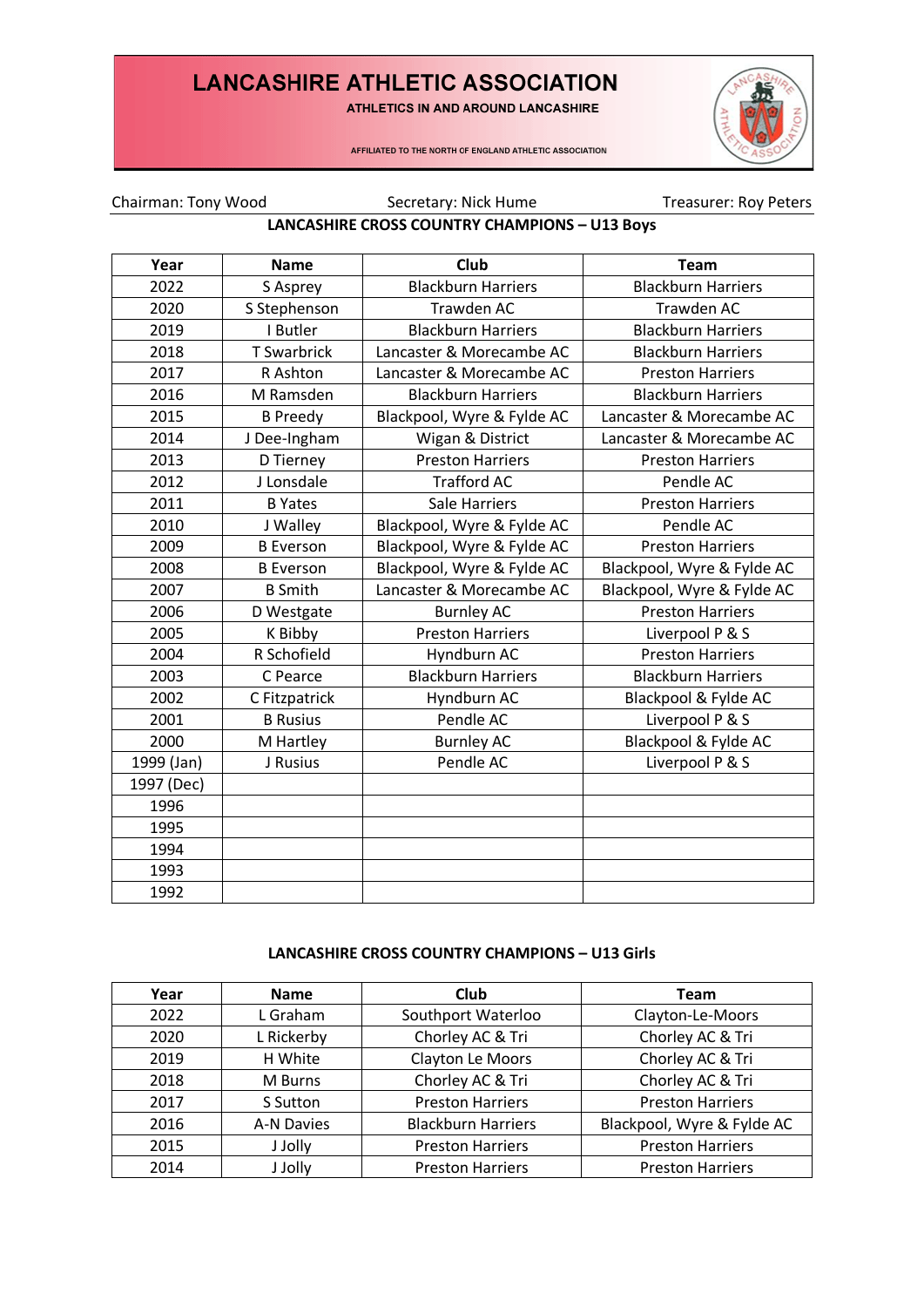ATHLETICS IN AND AROUND LANCASHIRE



AFFILIATED TO THE NORTH OF ENGLAND ATHLETIC ASSOCIATION

| Chairman: Tony Wood |             | Secretary: Nick Hume      | <b>Treasurer: Roy Peters</b> |
|---------------------|-------------|---------------------------|------------------------------|
| 2013                | M Molyneux  | Liverpool P & S           | Rossendale Harriers          |
| 2012                | E Greenwood | <b>Blackburn Harriers</b> | <b>Rossendale Harriers</b>   |
| 2011                | E Greenwood | <b>Blackburn Harriers</b> | Blackpool, Wyre & Fylde AC   |
| 2010                | E Greenwood | <b>Blackburn Harriers</b> | Blackpool, Wyre & Fylde AC   |
| 2009                | F McLeish   | <b>Preston Harriers</b>   | Blackpool, Wyre & Fylde AC   |
| 2008                | F McLeish   | <b>Preston Harriers</b>   | <b>Preston Harriers</b>      |
| 2007                | S Astin     | <b>Manx Harriers</b>      | <b>Blackburn Harriers</b>    |
| 2006                | S Astin     | <b>Manx Harriers</b>      | <b>Manx Harriers</b>         |
| 2005                | K Leybourne | Blackpool & Fylde AC      | Blackpool & Fylde AC         |
| 2004                | S Preddy    | Blackpool & Fylde AC      | Blackpool & Fylde AC         |
| 2003                | S Murray    | Hyndburn AC               | Hyndburn AC                  |
| 2002                | D Walker    | <b>Burnley AC</b>         | <b>Burnley AC</b>            |
| 2001                | J Robinson  | Blackpool & Fylde AC      | <b>Burnley AC</b>            |
| 2000                | A Caunce    | Liverpool P & S           | Blackpool & Fylde AC         |
| 1999 (Jan)          | A Smith     | Park High School          | Hyndburn AC                  |
| 1997 (Dec)          |             |                           |                              |
| 1996                |             |                           |                              |
| 1995                |             |                           |                              |
| 1994                |             |                           |                              |
| 1993                |             |                           |                              |
| 1992                |             |                           |                              |

### **LANCASHIRE CROSS COUNTRY CHAMPIONS – U15 Boys**

| Year | <b>Name</b>     | <b>Club</b>                | <b>Team</b>               |
|------|-----------------|----------------------------|---------------------------|
| 2022 | C Drummond      | <b>Preston Harriers</b>    | Northern AC               |
| 2020 | J Geary         | Chorley AC & Tri           | <b>Preston Harriers</b>   |
| 2019 | R Ashton        | Lancaster & Morecambe AC   | <b>Preston Harriers</b>   |
| 2018 | J Taylor        | Rossendale Harriers        | <b>Blackburn Harriers</b> |
| 2017 | M Mackay        | <b>Rossendale Harriers</b> | <b>Blackburn Harriers</b> |
| 2016 | J Dee-Ingham    | Wigan & District H         | <b>Preston Harriers</b>   |
| 2015 | J Boyle         | <b>Blackburn Harriers</b>  | <b>Preston Harriers</b>   |
| 2014 | J Lonsdale      | <b>Trafford AC</b>         | <b>Preston Harriers</b>   |
| 2013 | C Durney        | <b>Preston Harriers</b>    | <b>Preston Harriers</b>   |
| 2012 | P Dever         | <b>Preston Harriers</b>    | <b>Preston Harriers</b>   |
| 2011 | J Coleman       | <b>Preston Harriers</b>    | <b>Preston Harriers</b>   |
| 2010 | A Nelson        | Liverpool P & S            | Ribble Valley AC          |
| 2009 | A Nelson        | Liverpool P & S            | Liverpool P & S           |
| 2008 | A Hauserman     | <b>Blackburn Harriers</b>  | <b>Blackburn Harriers</b> |
| 2007 | J Helm          | Liverpool P & S            | Liverpool P & S           |
| 2006 | M Lloyd         | <b>Preston Harriers</b>    | <b>Preston Harriers</b>   |
| 2005 | N Bibby         | <b>Preston Harriers</b>    | <b>Blackburn Harriers</b> |
| 2004 | C Fitzpatrick   | <b>Blackburn Harriers</b>  | <b>Preston Harriers</b>   |
| 2003 | <b>B</b> Rusius | Pendle AC                  | <b>Preston Harriers</b>   |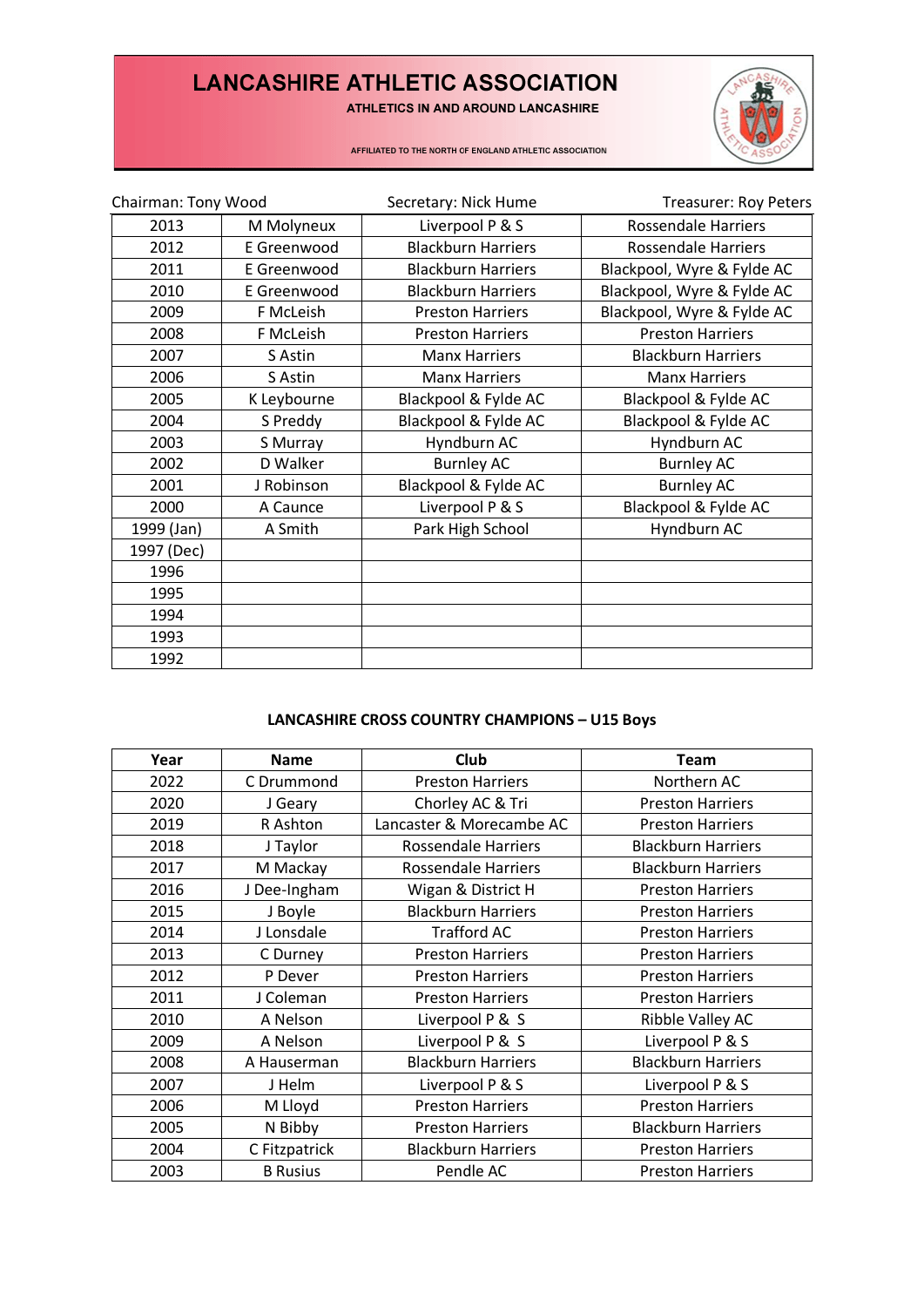ATHLETICS IN AND AROUND LANCASHIRE



AFFILIATED TO THE NORTH OF ENGLAND ATHLETIC ASSOCIATION

| Chairman: Tony Wood |              | Secretary: Nick Hume     | <b>Treasurer: Roy Peters</b> |
|---------------------|--------------|--------------------------|------------------------------|
| 2002                | R Newton     | <b>Preston Harriers</b>  | Liverpool P & S              |
| 2001                | C Hart       | Burnley AC               | Liverpool P & S              |
| 2000                | C Watson     | Liverpool P & S          | Liverpool P & S              |
| 1999 (Jan)          | R Edgar      | Lancaster & Morecambe AC | Pendle AC                    |
| 1997 (Dec)          |              |                          |                              |
| 1996                |              |                          |                              |
| 1995                | L Parrington | Lancaster & Morecambe AC |                              |
| 1994                |              |                          |                              |
| 1993                |              |                          |                              |
| 1992                |              |                          |                              |

### **LANCASHIRE CROSS COUNTRY CHAMPIONS – U15 Girls**

| Year       | <b>Name</b>       | Club                       | <b>Team</b>                |
|------------|-------------------|----------------------------|----------------------------|
| 2022       | L Rickerby        | Chorley AC & Tri           | <b>Blackburn Harriers</b>  |
| 2020       | A Lloyd           | Wigan & District H         | Chorley AC & Tri           |
| 2019       | A Lloyd           | Wigan & District H         | Chorley AC & Tri           |
| 2018       | O Leigh           | Chorley AC & Tri           | <b>Preston Harriers</b>    |
| 2017       | A-N Davies        | <b>Blackburn Harriers</b>  | Northern AC                |
| 2016       | E Moulding        | Lytham St Annes RC         | <b>Preston Harriers</b>    |
| 2015       | E Moulding        | Lytham St Annes RC         | <b>Rossendale Harriers</b> |
| 2014       | <b>G</b> Handley  | <b>Blackburn Harriers</b>  | <b>Preston Harriers</b>    |
| 2013       | <b>G</b> Handley  | <b>Blackburn Harriers</b>  | <b>Blackburn Harriers</b>  |
| 2012       | M Betmead         | Blackpool, Wyre & Fylde AC | Blackpool, Wyre & Fylde AC |
| 2011       | A Beaman          | Blackpool, Wyre & Fylde AC | Blackpool, Wyre & Fylde AC |
| 2010       | F McLeish         | <b>Preston Harriers</b>    | Blackpool, Wyre & Fylde AC |
| 2009       | <b>B Pedersen</b> | Blackpool, Wyre & Fylde AC | Blackpool, Wyre & Fylde AC |
| 2008       | S Astin           | <b>Manx Harriers</b>       | <b>Blackburn Harriers</b>  |
| 2007       | G Astin           | <b>Manx Harriers</b>       | <b>Preston Harriers</b>    |
| 2006       | R Searson         | <b>Blackburn Harriers</b>  | <b>Blackburn Harriers</b>  |
| 2005       | <b>K</b> Hindle   | <b>Preston Harriers</b>    | <b>Preston Harriers</b>    |
| 2004       | K Hindle          | <b>Preston Harriers</b>    | <b>Preston Harriers</b>    |
| 2003       | D McCann          | <b>Preston Harriers</b>    | <b>Blackburn Harriers</b>  |
| 2002       | D McCann          | <b>Preston Harriers</b>    | Blackpool & Fylde          |
| 2001       | L Finucane        | Pendle AC                  | Lancaster & M              |
| 2000       | C Birch           | Liverpool P & S            | <b>Chorley Harriers</b>    |
| 1999 (Jan) | C Birch           | Liverpool P & S            | <b>Preston Harriers</b>    |
| 1997 (Dec) |                   |                            |                            |
| 1996       |                   |                            |                            |
| 1995       |                   |                            |                            |
| 1994       |                   |                            |                            |
| 1993       |                   |                            |                            |
| 1992       |                   |                            |                            |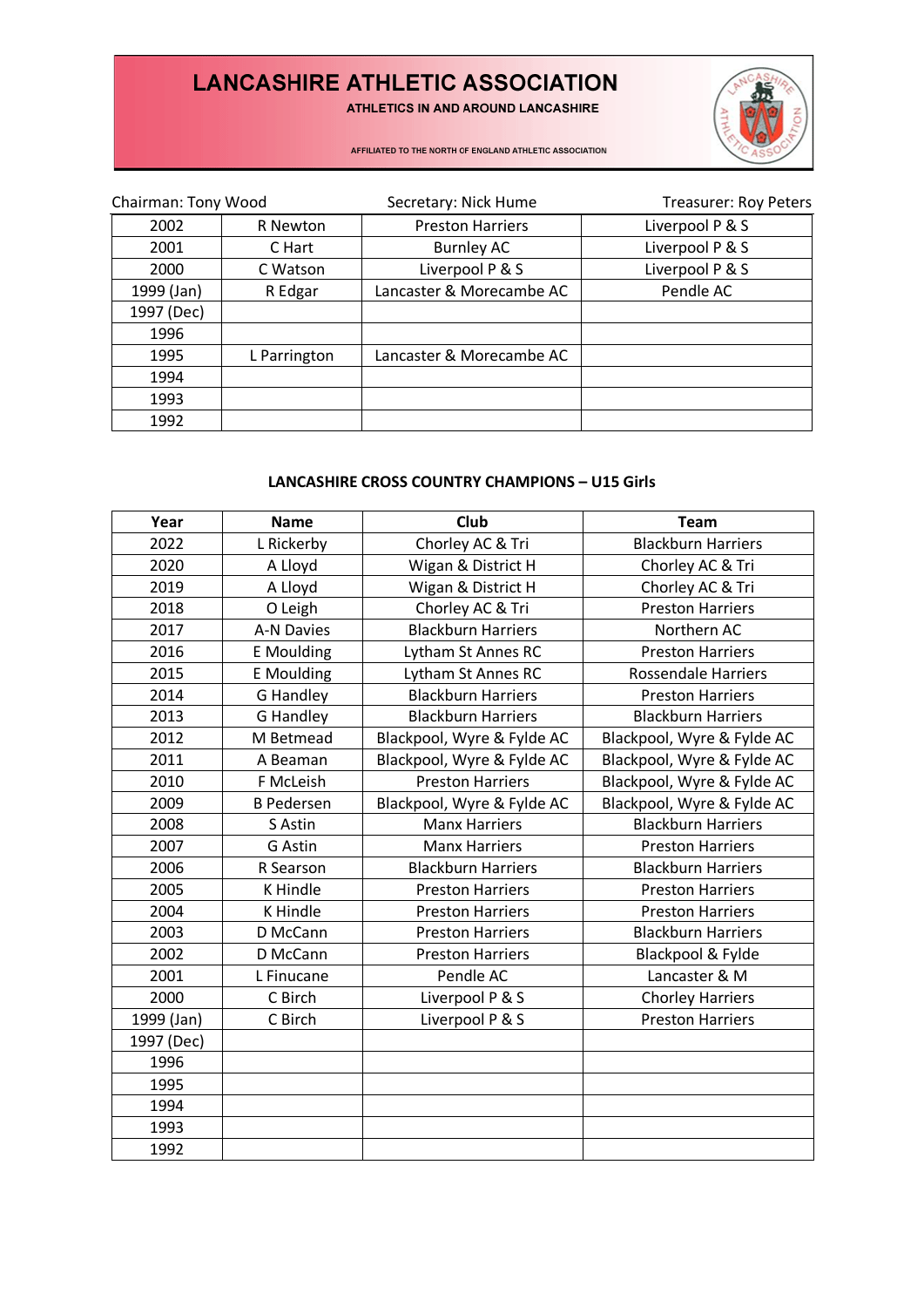ATHLETICS IN AND AROUND LANCASHIRE



AFFILIATED TO THE NORTH OF ENGLAND ATHLETIC ASSOCIATION

Chairman: Tony Wood Secretary: Nick Hume Treasurer: Roy Peters

### **LANCASHIRE CROSS COUNTRY CHAMPIONS – U17 Men**

| Year       | <b>Name</b>      | <b>Club</b>                | <b>Team</b>                |
|------------|------------------|----------------------------|----------------------------|
| 2022       | J Deacon         | Chorley AC & Tri           | Chorley AC & Tri           |
| 2020       | M Knowles        | Lancaster & Morecambe AC   | <b>Blackburn Harriers</b>  |
| 2019       | M Mackay         | <b>Rossendale Harriers</b> | <b>Rossendale Harriers</b> |
| 2018       | M Mackay         | <b>Rossendale Harriers</b> | <b>Preston Harriers</b>    |
| 2017       | D Jones          | Liverpool P & S            | Liverpool P & S            |
| 2016       | D Mullarkey      | <b>Manx Harriers</b>       | Pendle AC                  |
| 2015       | F Kisela         | <b>Preston Harriers</b>    | <b>Preston Harriers</b>    |
| 2014       | P Dever          | <b>Preston Harriers</b>    | <b>Preston Harriers</b>    |
| 2013       | J Coleman        | <b>Preston Harriers</b>    | <b>Preston Harriers</b>    |
| 2012       | D Mahoney        | <b>Blackburn Harriers</b>  | <b>Preston Harriers</b>    |
| 2011       | A Nelson         | Liverpool P & S            | Lancaster & Morecambe AC   |
| 2010       | J Scarr          | Blackpool, Wyre & Fylde AC | Lancaster & Morecambe AC   |
| 2009       | K Billington     | <b>Blackburn Harriers</b>  | <b>Preston Harriers</b>    |
| 2008       | S Channon        | Blackpool, Wyre & Fylde AC | <b>Rossendale Harriers</b> |
| 2007       | N Bibby          | <b>Preston Harriers</b>    | <b>Blackburn Harriers</b>  |
| 2006       | N Bibby          | <b>Preston Harriers</b>    | <b>Blackburn Harriers</b>  |
| 2005       | R Stones         | <b>Blackburn Harriers</b>  | <b>Blackburn Harriers</b>  |
| 2004       | R Newton         | <b>Preston Harriers</b>    | <b>Blackburn Harriers</b>  |
| 2003       | <b>K</b> Gerrard | <b>Manx Harriers</b>       | <b>Wigan Harriers</b>      |
| 2002       | C Hart           | <b>Burnley AC</b>          | Liverpool P & S            |
| 2001       | R Edgar          | Lancaster & Morecambe AC   | Lancaster & Morecambe AC   |
| 2000       | A Ford           | Blackpool & Fylde AC       | <b>Blackburn Harriers</b>  |
| 1999 (Jan) | L McCash         | Pendle AC                  | <b>Blackburn Harriers</b>  |
| 1997 (Dec) |                  |                            |                            |
| 1996       |                  |                            |                            |
| 1995       |                  |                            |                            |
| 1994       |                  |                            |                            |
| 1993       |                  |                            |                            |
| 1992       |                  |                            |                            |

#### **LANCASHIRE CROSS COUNTRY CHAMPIONS – U17 Women**

| Year | <b>Name</b>      | Club                      | <b>Team</b>                |
|------|------------------|---------------------------|----------------------------|
| 2022 | E Hartlery       | Clayton-Le-Moors          | <b>Blackburn Harriers</b>  |
| 2020 | P Hayashi        | Lancaster & Morecambe AC  | <b>Preston Harriers</b>    |
| 2019 | F Royle          | Chorley AC & Tri          | <b>Preston Harriers</b>    |
| 2018 | F Royle          | Chorley AC & Tri          | $\overline{\phantom{a}}$   |
| 2017 | E Ward           | <b>Preston Harriers</b>   | <b>Preston Harriers</b>    |
| 2016 | E Greenwood      | <b>Blackburn Harriers</b> | <b>Rossendale Harriers</b> |
| 2015 | <b>G</b> Handley | <b>Blackburn Harriers</b> | <b>Blackburn Harriers</b>  |
| 2014 | M Hodgson        | Lancaster & Morecambe AC  | <b>Preston Harriers</b>    |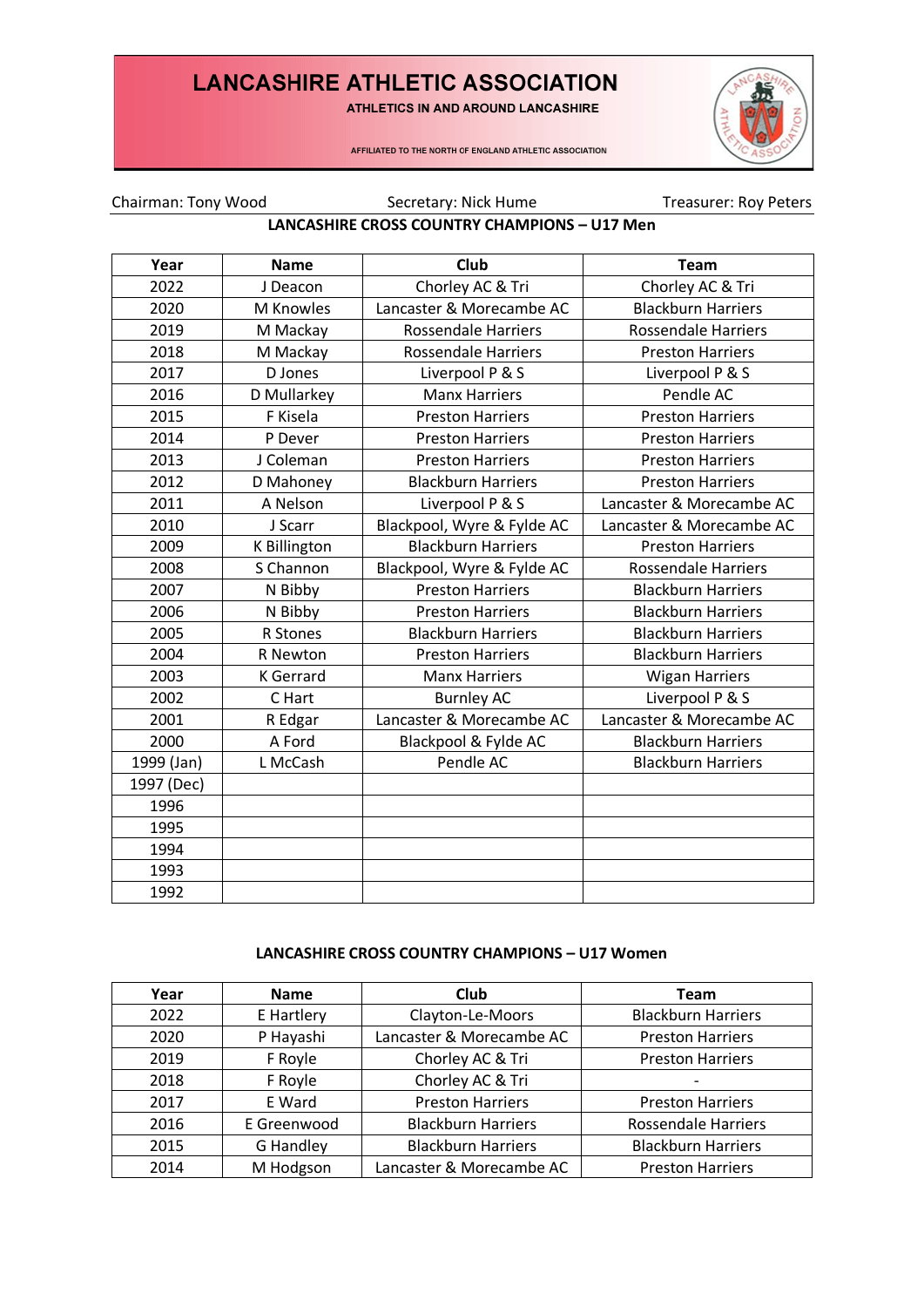ATHLETICS IN AND AROUND LANCASHIRE



AFFILIATED TO THE NORTH OF ENGLAND ATHLETIC ASSOCIATION

| Chairman: Tony Wood |           | Secretary: Nick Hume       | <b>Treasurer: Roy Peters</b> |
|---------------------|-----------|----------------------------|------------------------------|
| 2013                | M Betmead | Blackpool, Wyre & Fylde AC | Blackpool, Wyre & Fylde AC   |
| 2012                | S Hodgson | Lancaster & Morecambe AC   |                              |
| 2011                | S Astin   | <b>Manx Harriers</b>       | <b>Blackburn Harriers</b>    |
| 2010                | S Astin   | <b>Manx Harriers</b>       | <b>Blackburn Harriers</b>    |
| 2009                | G Astin   | <b>Manx Harriers</b>       | <b>Preston Harriers</b>      |
| 2008                | H Bateson | Lancaster & Morecambe AC   | Lancaster & Morecambe AC     |
| 2007                | H Bateson | Lancaster & Morecambe AC   | <b>Blackburn Harriers</b>    |
| 2006                | K Hindle  | <b>Preston Harriers</b>    | <b>Preston Harriers</b>      |
| 2005                | D Walker  | <b>Burnley AC</b>          | Lancaster & Morecambe AC     |
| 2004                | D McCann  | <b>Preston Harriers</b>    | <b>Preston Harriers</b>      |
| 2003                | V Snape   | Chorley Athletic Club      | Blackpool & Fylde            |
| 2002                | C Birch   | Liverpool P & S            |                              |
| 2001                | K Ingram  | <b>Chorley Harriers</b>    | Lancaster & Morecambe AC     |
| 2000                | V Rusius  | Pendle AC                  | Lancaster & Morecambe AC     |
| 1999 (Jan)          | V Rusius  | Pendle AC                  | Pendle AC                    |
| 1997 (Dec)          |           |                            |                              |
| 1996                |           |                            |                              |
| 1995                |           |                            |                              |
| 1994                |           |                            |                              |
| 1993                |           |                            |                              |
| 1992                |           |                            |                              |

#### **LANCASHIRE CROSS COUNTRY CHAMPIONS – Junior Men**

| Year | <b>Name</b>       | <b>Club</b>                  | <b>Team</b>                |
|------|-------------------|------------------------------|----------------------------|
| 2022 | R Ashton          | Lancs & Morecambe AC         | Liverpool P & S            |
| 2020 | K Davis           | <b>Preston Harriers</b>      | <b>Preston Harriers</b>    |
| 2019 | N Dunn            | <b>Preston Harriers</b>      | <b>Preston Harriers</b>    |
| 2018 | N Dunn            | <b>Preston Harriers</b>      | <b>Manx Harriers</b>       |
| 2017 | C Davidson        | <b>Rossendale Harriers</b>   | <b>Preston Harriers</b>    |
| 2016 | P Dever           | <b>Preston Harriers</b>      | <b>Preston Harriers</b>    |
| 2015 | J Coleman         | <b>Preston Harriers</b>      |                            |
| 2014 | L Betts           | Sale Harriers                |                            |
| 2013 | J Johnson         | Rossendale Harriers          | Liverpool P & S            |
| 2012 | K Billington      | <b>Blackburn Harriers</b>    | <b>Blackburn Harriers</b>  |
| 2011 | J Kelly           | <b>Rossendale H Harriers</b> | <b>Rossendale Harriers</b> |
| 2010 | K Billington      | <b>Blackburn Harriers</b>    | <b>Blackburn Harriers</b>  |
| 2009 | L Minns           | Blackpool, Wyre & Fylde AC   | <b>Preston Harriers</b>    |
| 2008 | <b>G</b> Priestly | Horwich RMI                  | <b>Rossendale Harriers</b> |
| 2007 | <b>K</b> James    | Horwich RMI                  | <b>Preston Harriers</b>    |
| 2006 | T Cunningham      | Blackpool & Fylde            |                            |
| 2005 | C Hart            | <b>Blackburn Harriers</b>    |                            |
| 2004 | <b>K</b> Gerrard  | <b>Manx Harriers</b>         | <b>Blackburn Harriers</b>  |
| 2003 | A Stewart         | Liverpool P & S              | Liverpool P & S            |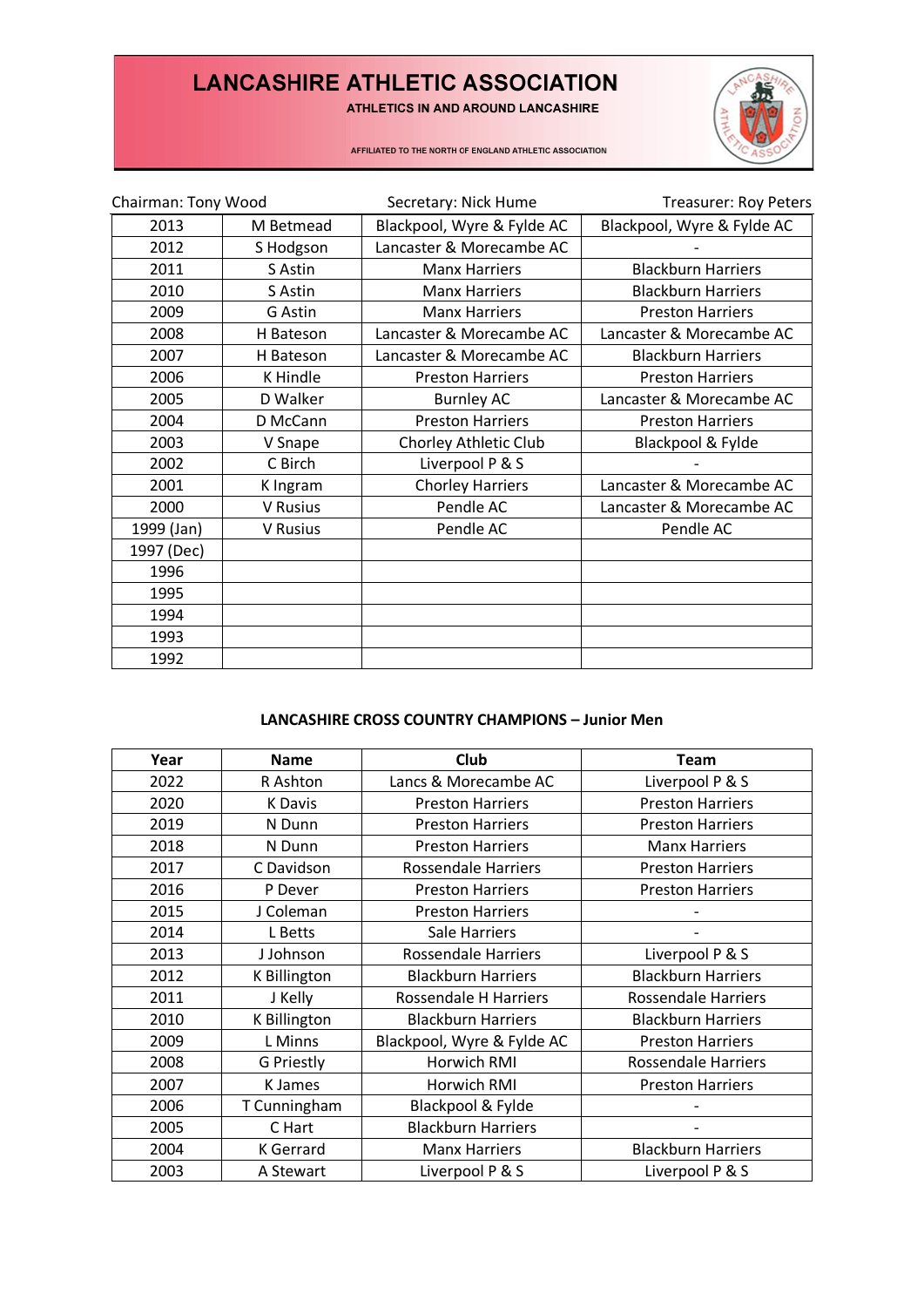ATHLETICS IN AND AROUND LANCASHIRE



AFFILIATED TO THE NORTH OF ENGLAND ATHLETIC ASSOCIATION

| Chairman: Tony Wood |              | Secretary: Nick Hume      | <b>Treasurer: Roy Peters</b> |
|---------------------|--------------|---------------------------|------------------------------|
| 2002                | M Hammer     | <b>Blackburn Harriers</b> | Manx H Harriers              |
| 2001                | A Ford       | Blackpool & Fylde AC      | <b>Blackburn Harriers</b>    |
| 2000                | R Partington | Lancs & Morecambe AC      | Lancaster & Morecambe AC     |
| 1999 (Jan)          | A Sutton     | <b>Preston Harriers</b>   | <b>Blackburn Harriers</b>    |
| 1997 (Dec)          |              |                           |                              |
| 1996                |              |                           |                              |
| 1995                |              |                           |                              |
| 1994                |              |                           |                              |
| 1993                |              |                           |                              |
| 1992                |              |                           |                              |

#### **LANCASHIRE CROSS COUNTRY CHAMPIONS – Junior Women**

| Year       | <b>Name</b>    | Club                          | <b>Team</b>                 |
|------------|----------------|-------------------------------|-----------------------------|
| 2022       | P Hayashi      | Lancs & Morecambe AC          |                             |
| 2020       | S Rotheram     | <b>Preston Harriers</b>       |                             |
| 2019       | E Bolton       | <b>Ribble Valley Harriers</b> |                             |
| 2018       | E Bolton       | <b>Ribble Valley Harriers</b> | Liverpool Pembroke & Sefton |
| 2017       | R Storrie      | Northern AC                   |                             |
| 2016       | <b>K</b> Astin | <b>Manx Harriers</b>          | Blackpool, Wyre & Fylde AC  |
| 2015       | M Betmead      | Blackpool, Wyre & Fylde AC    | <b>Rossendale Harriers</b>  |
| 2014       | J McDermott    | <b>Preston Harriers</b>       | Blackpool, Wyre & Fylde AC  |
| 2013       | S Hodgson      | Lancaster & M                 | <b>Preston Harriers</b>     |
| 2012       | S Astin        | <b>Manx Harriers</b>          |                             |
| 2011       | M Hyder        | <b>Helm Hill Runners</b>      |                             |
| 2010       | G Astin        | <b>Manx Harriers</b>          | Lancaster & Morecambe AC    |
| 2009       | A Leonard      | <b>Blackburn Harriers</b>     | <b>Blackburn Harriers</b>   |
| 2008       | A Anderson     | Pendle AC                     | <b>Blackburn Harriers</b>   |
| 2007       | A Anderson     | Pendle AC                     |                             |
| 2006       | L Finucane     | Pendle AC                     |                             |
| 2005       | L Finucane     | Pendle AC                     |                             |
| 2004       | K Ingram       | Horwich RMI                   |                             |
| 2003       | C Birch        | Liverpool P & S               | Lancaster & Morecambe AC    |
| 2002       | V Rusius       | Pendle AC                     | Lancaster & Morecambe AC    |
| 2001       | V Rusius       | Pendle AC                     | <b>Blackburn Harriers</b>   |
| 2000       | S Willimott    | <b>Blackburn Harriers</b>     |                             |
| 1999 (Jan) | E Deakin       | <b>Preston Harriers</b>       |                             |
| 1997 (Dec) |                |                               |                             |
| 1996       |                |                               |                             |
| 1995       |                |                               |                             |
| 1994       |                |                               |                             |
| 1993       |                |                               |                             |
| 1992       |                |                               |                             |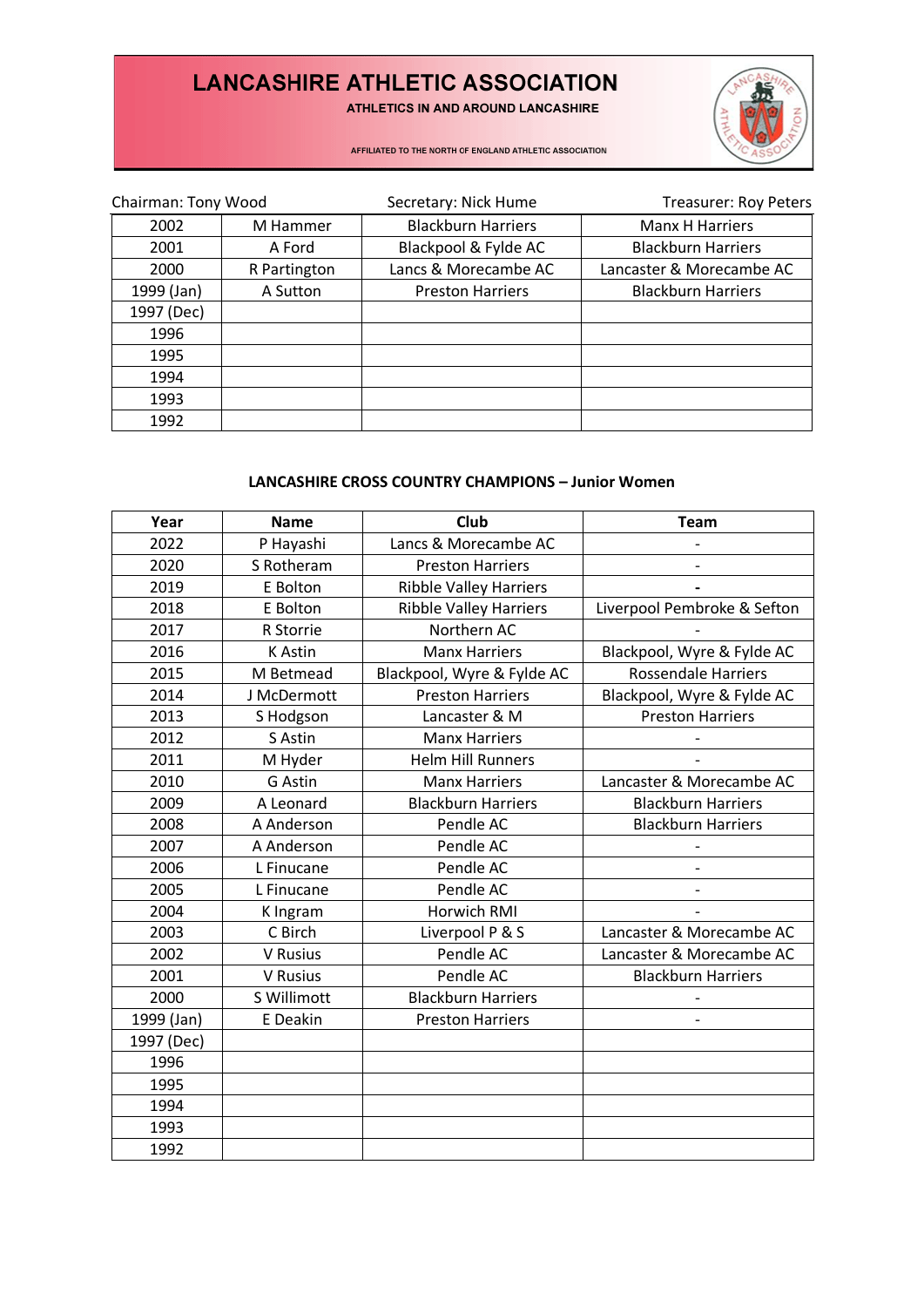ATHLETICS IN AND AROUND LANCASHIRE



AFFILIATED TO THE NORTH OF ENGLAND ATHLETIC ASSOCIATION

Chairman: Tony Wood Secretary: Nick Hume Treasurer: Roy Peters

### **LANCASHIRE CROSS COUNTRY CHAMPIONS – Senior Men**

| Year               | <b>Name</b>      | <b>Club</b>                | <b>Team</b>               |
|--------------------|------------------|----------------------------|---------------------------|
| 2022               | R Ashton         | Lancs & Morecambe AC       | <b>Blackburn Harriers</b> |
| 2020               | <b>B</b> Fish    | <b>Blackburn Harriers</b>  | <b>Blackburn Harriers</b> |
| 2019               | D Bebbington     | <b>Preston Harriers</b>    | <b>Preston Harriers</b>   |
| 2018               | D Bebbington     | <b>Preston Harriers</b>    | <b>Salford Harriers</b>   |
| 2017               | P Dever          | <b>Preston Harriers</b>    | <b>Salford Harriers</b>   |
| 2016               | S Deakin         | Leeds City AC              | <b>Salford Harriers</b>   |
| 2015               | S Robinson       | <b>Salford Harriers</b>    | <b>Blackburn Harriers</b> |
| 2014               | T Cornthwaite    | <b>Salford Harriers</b>    | <b>Blackburn Harriers</b> |
| 2013               | <b>B</b> Fish    | <b>Blackburn Harriers</b>  | Rossendale H              |
| 2012               | S Deakin         | Leeds City                 | Rossendale H              |
| 2011               | S Deakin         | Leeds City                 | <b>Blackburn Harriers</b> |
| 2010               | <b>B</b> Fish    | <b>Blackburn Harriers</b>  | <b>Blackburn Harriers</b> |
| 2009               | <b>B</b> Fish    | <b>Blackburn Harriers</b>  | <b>Blackburn Harriers</b> |
| 2008               | <b>K</b> Gerrard | <b>Manx Harriers</b>       | <b>Manx Harriers</b>      |
| 2007               | <b>B</b> Fish    | <b>Blackburn Harriers</b>  | <b>Blackburn Harriers</b> |
| 2006               | <b>K</b> Gerrard | <b>Manx Harriers</b>       | <b>Blackburn Harriers</b> |
| 2005               | T Dickinson      | <b>Blackheath Harriers</b> | Clayton-Le Moors H        |
| 2004               | S Deakin         | Leeds City                 | <b>Manx Harriers</b>      |
| 2003               | T Dickinson      | <b>Blackheath Harriers</b> | Clayton-Le Moors H        |
| 2002               | T Dickinson      | <b>Blackheath Harriers</b> | <b>Manx Harriers</b>      |
| 2001               | M Cryer          | Blackpool & Fylde AC       | <b>Manx Harriers</b>      |
| 2000               | P Leybourne      | <b>Salford Harriers</b>    | <b>Manx Harriers</b>      |
| 1999 (Jan)         | D Lewis          | <b>Rossendale Harriers</b> | Clayton-Le Moors H        |
| 1997 (Dec)         | M Croasdale      | <b>Bingley Harriers</b>    | Clayton-Le Moors H        |
| 1996               | <b>B</b> Burns   | <b>Preston Harriers</b>    | <b>Manx Harriers</b>      |
| 1995               | T Dickinson      | <b>Blackheath Harriers</b> | Clayton-Le Moors H        |
| 1994               | M Jones          | Horwich RMI                | <b>Manx Harriers</b>      |
| 1993               | M Croasdale      | Lancaster & Morecambe AC   |                           |
| Dec 1992           | D Lewis          | <b>Rossendale Harriers</b> |                           |
| (1 <sup>st</sup> ) |                  |                            |                           |

#### **LANCASHIRE CROSS COUNTRY CHAMPIONS – Senior Women**

| Year | <b>Name</b>    | Club                          | Team                    |
|------|----------------|-------------------------------|-------------------------|
| 2022 | N Jackson      | <b>Keswick AC</b>             | <b>Preston Harriers</b> |
| 2020 | E Bolton       | <b>Ribble Valley Harriers</b> | <b>Manx Harriers</b>    |
| 2019 | K Hewison      | Sale Harriers Manchester      | <b>Manx Harriers</b>    |
| 2018 | S Astin        | City of Norwich               | <b>Manx Harriers</b>    |
| 2017 | L Powell-Smith | Clayton Le Moors              | <b>Manx Harriers</b>    |
| 2016 | K Astin        | <b>Manx Harriers</b>          | <b>Manx Harriers</b>    |
| 2015 | R Franklin     | <b>Manx Harriers</b>          | <b>Manx Harriers</b>    |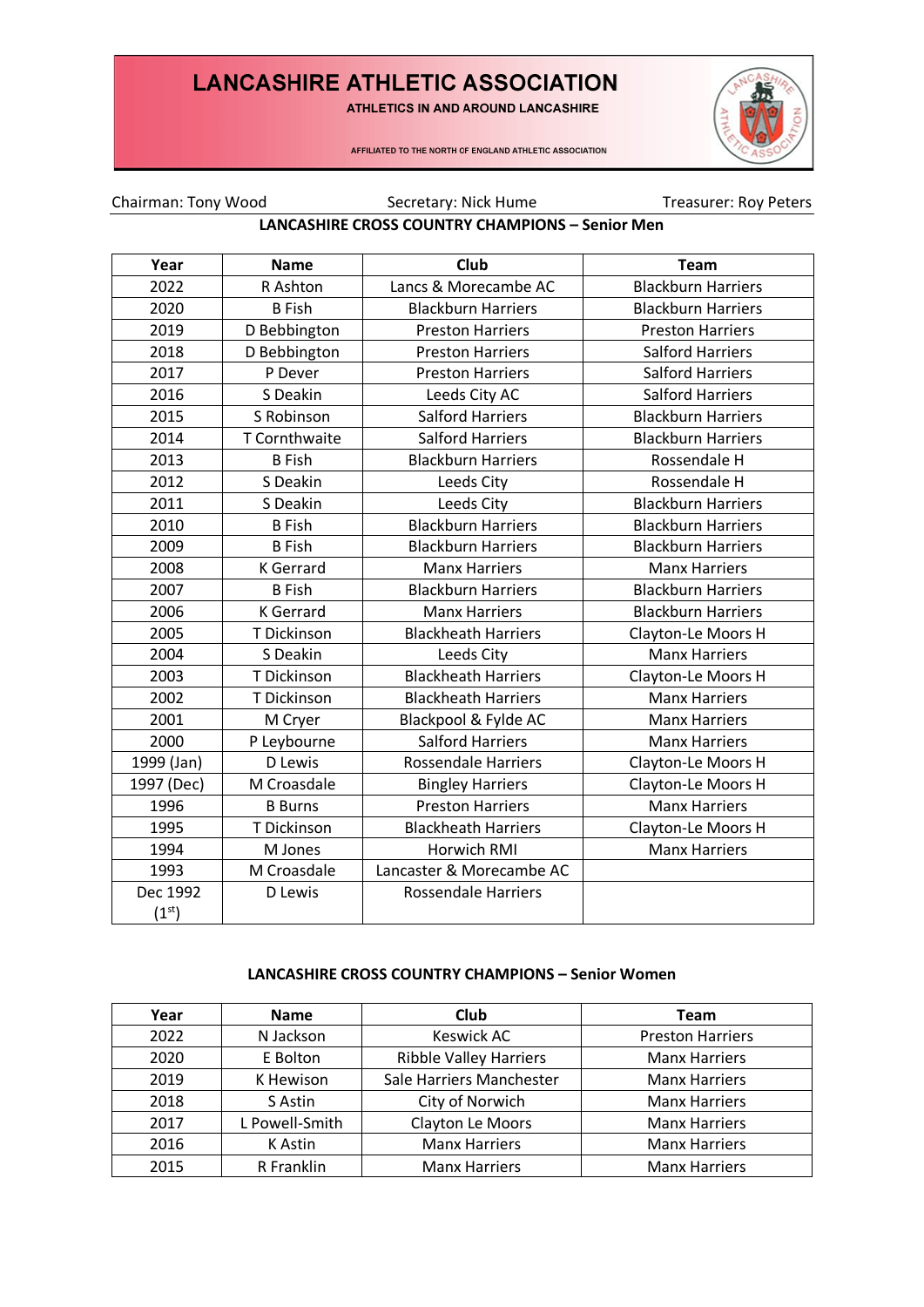ATHLETICS IN AND AROUND LANCASHIRE



AFFILIATED TO THE NORTH OF ENGLAND ATHLETIC ASSOCIATION

| Chairman: Tony Wood |             | Secretary: Nick Hume      | <b>Treasurer: Roy Peters</b> |
|---------------------|-------------|---------------------------|------------------------------|
| 2014                | R Franklin  | <b>Manx Harriers</b>      | <b>Manx Harriers</b>         |
| 2013                | R Jones     | Horwich RMI               | Lancaster & Morecambe AC     |
| 2012                | S Samme     | Lytham St Annes RC        | <b>Manx Harriers</b>         |
| 2011                | A Leonard   | <b>Blackburn Harriers</b> | <b>Blackburn Harriers</b>    |
| 2010                | S Ridehalgh | <b>Accrington RR</b>      | Blackpool, Wyre & Fylde AC   |
| 2009                | P Powell    | <b>Blackburn Harriers</b> | Clayton Le Moors             |
| 2008                | C Birch     | Liverpool P & S           | Lancaster & Morecambe AC     |
| 2007                | P Powell    | <b>Blackburn Harriers</b> | Lancaster & Morecambe AC     |
| 2006                | R Jones     | <b>Salford Harriers</b>   | Clayton Le Moors             |
| 2005                | P Powell    | <b>Blackburn Harriers</b> | <b>Blackburn Harriers</b>    |
| 2004                | S Willimott | <b>Blackburn Harriers</b> | <b>Preston Harriers</b>      |
| 2003                | A Crook     | <b>Preston Harriers</b>   | <b>Preston Harriers</b>      |
| 2002                | P Powell    | <b>Blackburn Harriers</b> | <b>Preston Harriers</b>      |
| 2001                | V Gill      | <b>Chorley Harriers</b>   | <b>Chorley Harriers</b>      |
| 2000                | V Peacock   | Clayton Le Moors          | <b>Chorley Harriers</b>      |
| 1999 (Jan)          | P Powell    | <b>Blackburn Harriers</b> | <b>Preston Harriers</b>      |
| 1997 (Dec)          | P Powell    | <b>Blackburn Harriers</b> | <b>Preston Harriers</b>      |
| 1996                | A Parkinson | Sale Harriers             | <b>Preston Harriers</b>      |
| 1995                | A Parkinson | Hyndburn AC               | Blackpool & Fylde AC         |
| 1994                | A Kostilek  | <b>Burnley AC</b>         | <b>Blackburn H</b>           |
| 1993                |             |                           |                              |
| 1992                |             |                           |                              |

**2021 Championships cancelled due to Covid**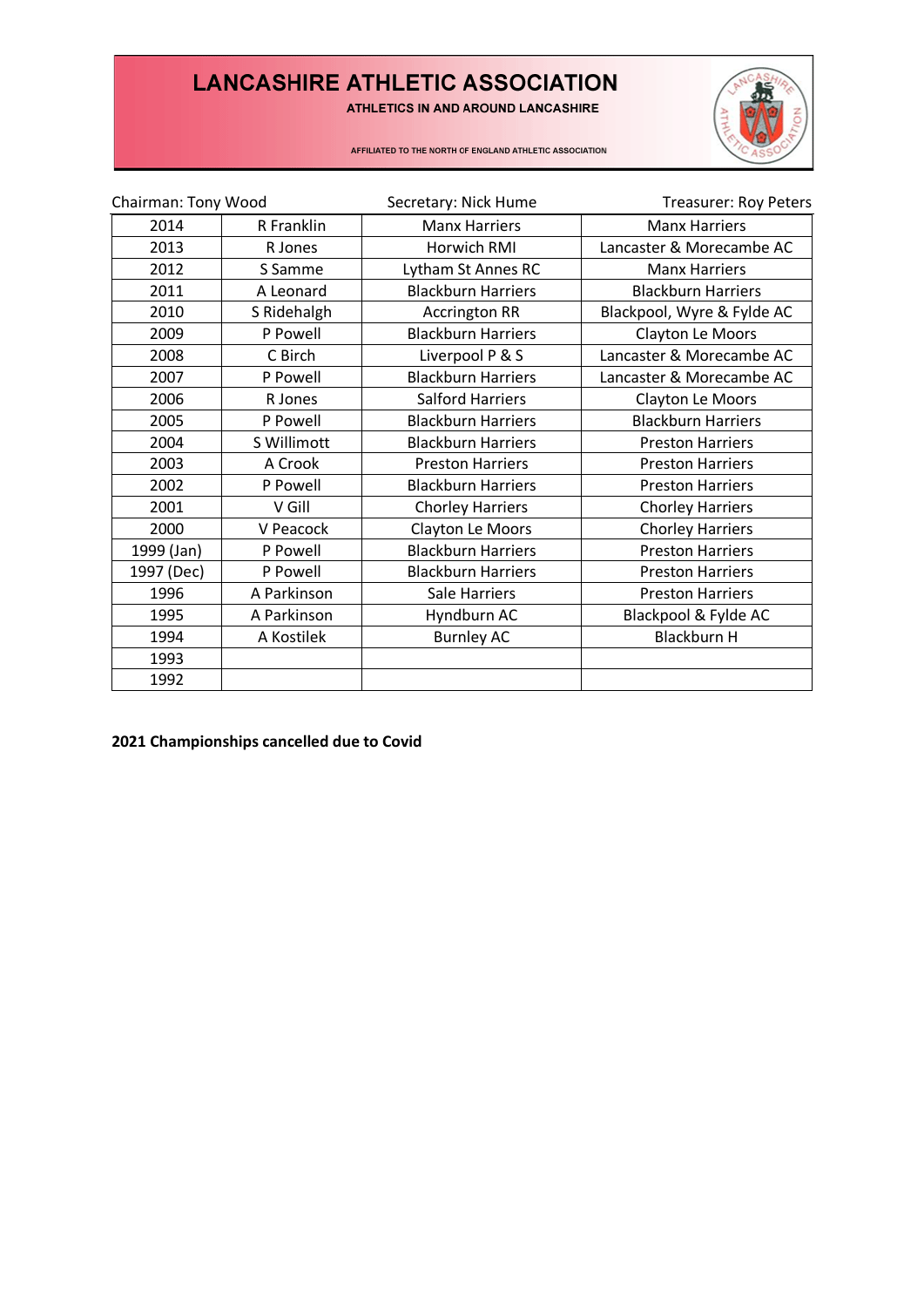ATHLETICS IN AND AROUND LANCASHIRE

AFFILIATED TO THE NORTH OF ENGLAND ATHLETIC ASSOCIATION



### Chairman: Tony Wood Secretary: Nick Hume Treasurer: Roy Peters **Results – Old Lancashire (inc Manchester & Merseyside)**

Up until 1986 the Lancashire County Championship was held in January but from then till the end of the old style Lancashire County it was held in December, so in 1986 there were two championships. The December 1986 Championship was the first to feature a club team competition as before that it had been an individual only Championship and was the basis for selecting the teams to represent Lancashire in the Inter County Cross Country Championships.

### **LANCASHIRE CROSS COUNTRY CHAMPIONS – Senior Men**

| Year        | <b>Name</b>       | <b>Club</b>                      | <b>Team</b>                   |
|-------------|-------------------|----------------------------------|-------------------------------|
| 1991        | P Tootell         | <b>Stretford AC</b>              | <b>Bolton United Harriers</b> |
| 1990        | P Dugdale         | <b>Horwich RMI</b>               | Horwich RMI                   |
| 1989        | P Tootell         | <b>Stretford AC</b>              | <b>Salford Harriers</b>       |
| 1988        | S Tunstall        | <b>Preston Harriers</b>          | <b>Preston Harriers</b>       |
| 1987        | <b>K</b> Harrison | <b>Stretford AC</b>              | <b>Salford Harriers</b>       |
| 1986 (Dec)  | M McLoughlin      | Liverpool Pembroke               | Liverpool Pembroke            |
| 1986 (Jan)  | <b>K</b> Capper   | Liverpool Harriers               |                               |
| 1985        | M McLoughin       | Liverpool Pembroke               |                               |
| 1984        | J Woods           | Liverpool Harriers               |                               |
| 1983        | D Lewis           | <b>Rossendale Harriers</b>       |                               |
| 1982        | D Lewis (J)       | <b>Rossendale Harriers</b>       |                               |
| 1981        | D Lewis (J)       | <b>Rossendale Harriers</b>       |                               |
| 1980 (32nd) | D Lewis (J)       | <b>Rossendale Harriers</b>       |                               |
| 1979        | A Holden          | <b>Tipton Harriers</b>           |                               |
| 1978        | S Kenyon          | <b>Bolton United Harriers</b>    |                               |
| 1977        | G Smith           | Liverpool Harriers               |                               |
| 1976        | N Sloane          | Blackpool & Fylde AC             |                               |
| 1975        | R Wilde           | Manchester & District H          |                               |
| 1974        | D Blackley        | Manchester & D Lads Club         |                               |
| 1973        | F Briscoe         | <b>Hercules Wimbledon</b>        |                               |
| 1972        | C Robinson        | <b>Rochdale Harriers</b>         |                               |
| 1971        | M Freary          | <b>Bolton United Harriers</b>    |                               |
| 1970        | R Wilde           | Manchester & District Lad's Club |                               |
| 1969        | R Hill            | <b>Bolton United Harriers</b>    |                               |
| 1968        | R Hill            | <b>Bolton United Harriers</b>    |                               |
| 1967        | R Hill            | <b>Bolton United Harriers</b>    |                               |
| 1966        | R Hill            | <b>Bolton United Harriers</b>    |                               |
| 1965        | R Hill            | <b>Bolton United Harriers</b>    |                               |
| 1964        | R Hill            | <b>Bolton United Harriers</b>    |                               |
| 1963        | R Hill            | <b>Bolton United Harriers</b>    |                               |
| 1962        | G North           | Blackpool & Fylde AC             |                               |
| 1961        | G North           | Blackpool & Fylde AC             |                               |
| 1960        | <b>B</b> Craig    | Blackpool & Fylde AC             |                               |
| 1959        | F Norris          | <b>Bolton United Harriers</b>    |                               |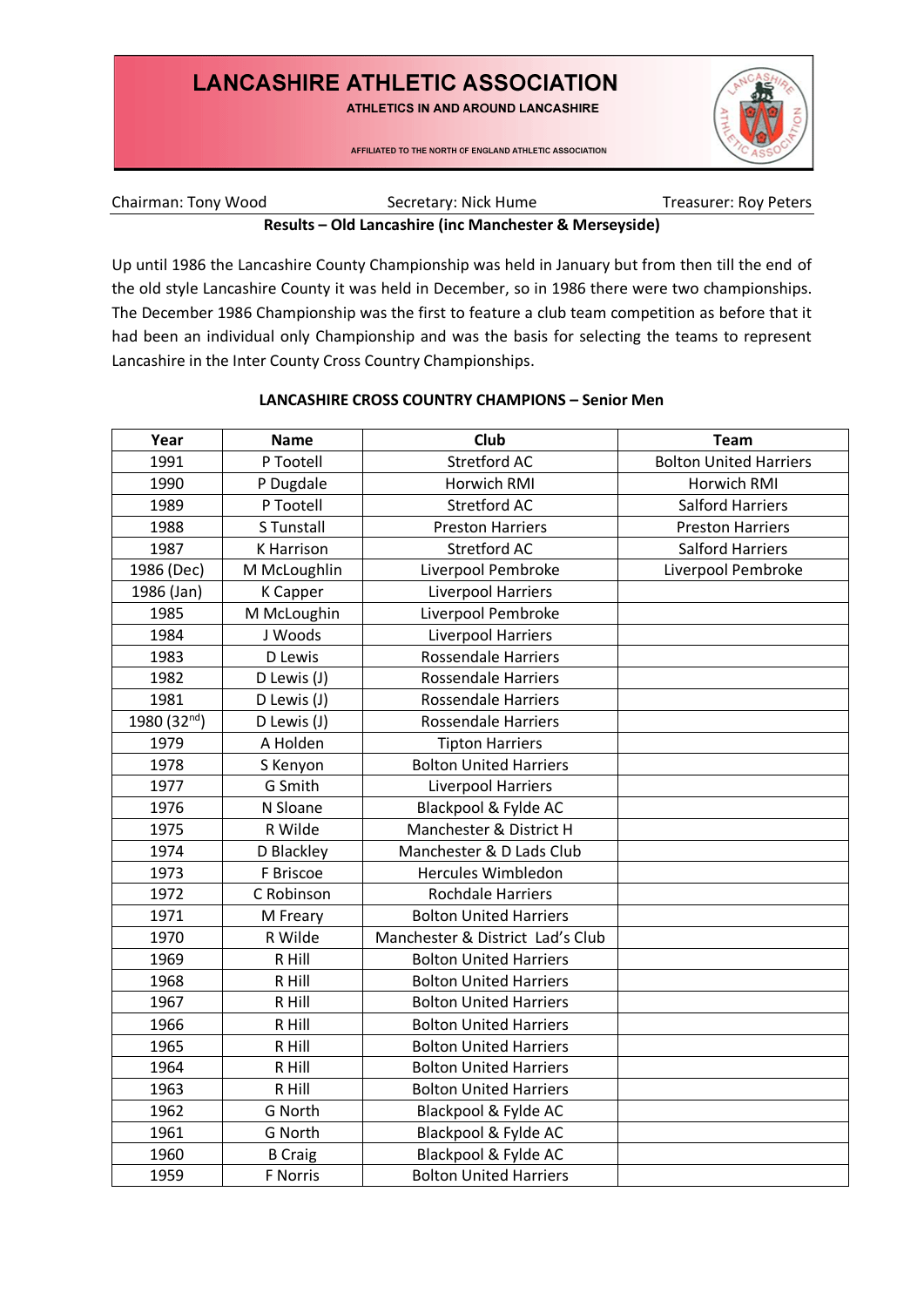ATHLETICS IN AND AROUND LANCASHIRE



AFFILIATED TO THE NORTH OF ENGLAND ATHLETIC ASSOCIATION

| Chairman: Tony Wood |                    | Secretary: Nick Hume          | <b>Treasurer: Roy Peters</b> |
|---------------------|--------------------|-------------------------------|------------------------------|
| 1958                | G North            | Blackpool & Fylde AC          |                              |
| 1957                | R Beecroft         | Clayton Le Moors H            |                              |
| 1956                | <b>Fred Norris</b> | <b>Bolton United Harriers</b> |                              |
| 1955                | K Gates            | Liverpool Pembroke            |                              |
| 1954                | K Gates            | Liverpool Pembroke            |                              |
| 1953                | W Hesketh          | Manchester                    |                              |
| 1952                | J Eastham          | <b>Bolton United Harriers</b> |                              |
| 1951                | <b>G</b> Saunders  | <b>Bolton United Harriers</b> |                              |
| 1950                | G Saunders         | <b>Bolton United Harriers</b> |                              |
| 1949                | R Williams         | <b>Winton Harriers</b>        |                              |

### **LANCASHIRE CROSS COUNTRY CHAMPIONS – Junior Men (U20)**

| Year          | <b>Name</b> | Club                          | <b>Team</b>                        |
|---------------|-------------|-------------------------------|------------------------------------|
| 1991          | D Robinson  | Oldham & Royton               | Sale Harriers                      |
| 1990          | J Cookson   | <b>East Cheshire Harriers</b> | Liverpool Harriers                 |
| 1989          | J Lobo      | <b>Blackburn Harriers</b>     | <b>Sutton (St Helens) Harriers</b> |
| 1988          | J Lobo      | <b>Blackburn Harriers</b>     | Liverpool Harriers                 |
| 1987          | R Goddard   | Stretford AC                  | Liverpool Pembroke                 |
| 1986 (Dec)    | P Helm      | Liverpool Pembroke            | Liverpool Pembroke                 |
| 1986 (Jan)    | C Sweeney   | <b>St Helens AC</b>           |                                    |
| 1985          | J Nuttall   | <b>Preston Harriers</b>       |                                    |
| 1984          | D Dudley    | Liverpool Pembroke            |                                    |
| 1983          | P Tootell   | Stretford AC                  |                                    |
| 1982          | D Lewis     | <b>Rossendale Harriers</b>    |                                    |
| 1981          | D Lewis     | Rossendale Harriers           |                                    |
| 1980 $(32nd)$ | D Lewis     | <b>Rossendale Harriers</b>    |                                    |
| 1979          | A Royle     | <b>Manchester Harriers</b>    |                                    |
| 1978          | M Morton    | <b>Blackburn Harriers</b>     |                                    |
| 1977          | K Harrison  | <b>Stretford AC</b>           |                                    |
| 1976          | J Woods     | Liverpool Harriers            |                                    |

## **LANCASHIRE CROSS COUNTRY CHAMPIONS – Youths (U17)**

| Year       | <b>Name</b>  | <b>Club</b>                   | <b>Team</b>        |
|------------|--------------|-------------------------------|--------------------|
| 1991       | D Rankin     | Oldham & Royton               | Oldham & Royton    |
| 1990       | D Rankin     | Oldham & Royton               | Oldham & Royton    |
| 1989       | D Thompson   | Oldham & Royton               | Oldham & Royton    |
| 1988       | P Delaney    | Liverpool Pembroke            | Liverpool Harriers |
| 1987       | J Caldwell   | <b>Bolton United Harriers</b> | Liverpool Harriers |
| 1986 (Dec) | J Lobo       | <b>Blackburn Harriers</b>     | Stretford AC       |
| 1986 (Jan) | T Richardson | <b>Bolton United Harriers</b> |                    |
| 1985       | T Richardson | <b>Bolton United Harriers</b> |                    |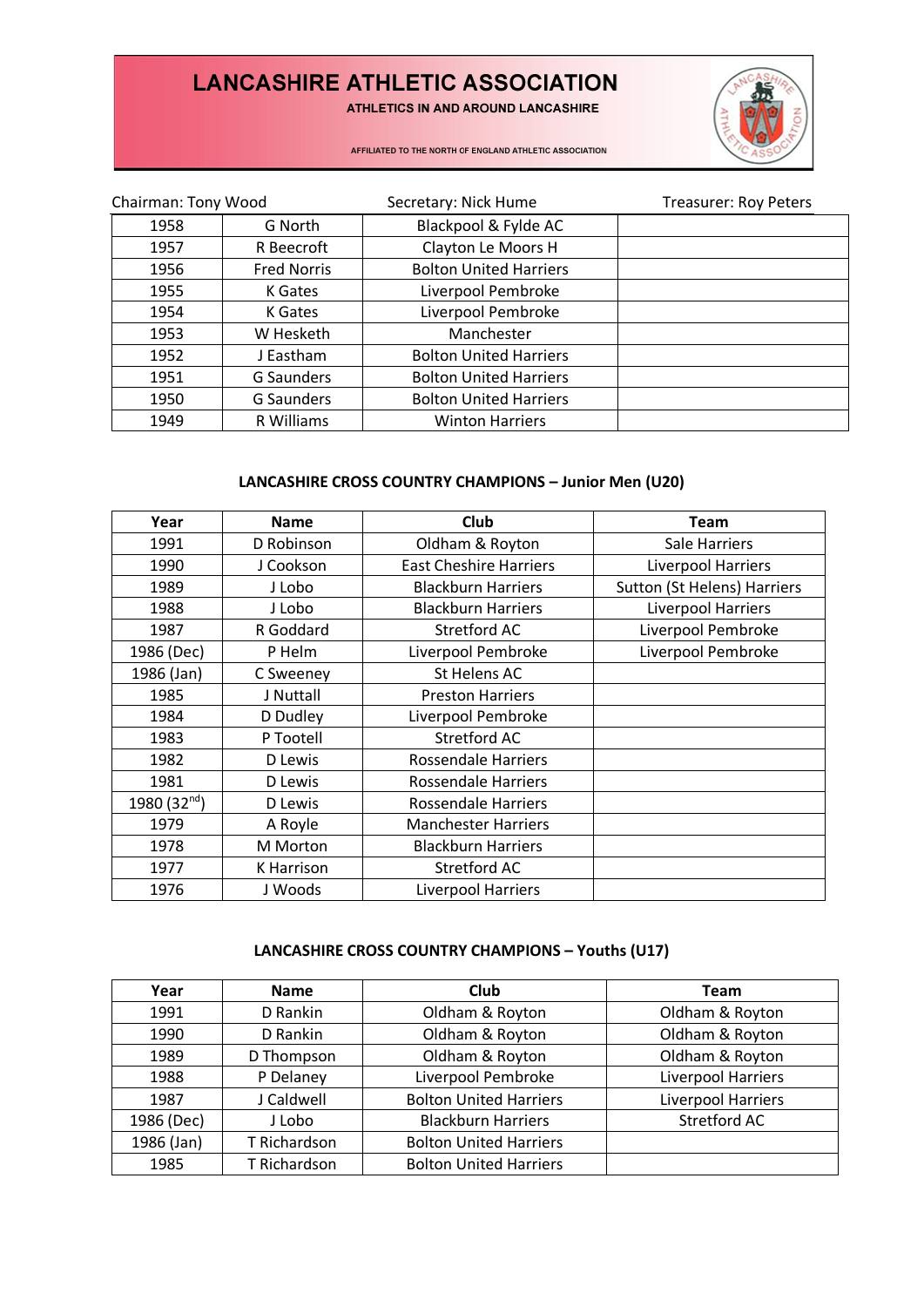ATHLETICS IN AND AROUND LANCASHIRE



AFFILIATED TO THE NORTH OF ENGLAND ATHLETIC ASSOCIATION

| Chairman: Tony Wood |                   | Secretary: Nick Hume            | <b>Treasurer: Roy Peters</b> |
|---------------------|-------------------|---------------------------------|------------------------------|
| 1984                | J Nuttall         | <b>Preston Harriers</b>         |                              |
| 1983                | M Cole            | Liverpool Harriers              |                              |
| 1982                | D Birchall        | <b>Stretford AC</b>             |                              |
| 1981                | A Uttley          | <b>Bolton United Harriers</b>   |                              |
| 1980 (32nd)         | A Warhurst        | <b>East Cheshire H</b>          |                              |
| 1979                | D Lewis           | <b>Rossendale Harriers</b>      |                              |
| 1978                | J Taylor          | Blackpool & Fylde AC            |                              |
| 1977                | M Morton          | <b>Blackburn Harriers</b>       |                              |
| 1976                | <b>S</b> Anders   | <b>Pilkington Harriers</b>      |                              |
| 1975                | S Butler          | Liverpool Harriers              |                              |
| 1974                | S Kennedy         | Liverpool Harriers              |                              |
| 1973                | P McEvoy          | Liverpool Harriers              |                              |
| 1972                | S Lawrence        | <b>Pilkington Harriers</b>      |                              |
| 1971                | G Kenyon          | Liverpool Harriers              |                              |
| 1970                | S Kenyon          | <b>Bolton United Harriers</b>   |                              |
| 1969                | J Fox             | East Cheshire H                 |                              |
| 1968                | J Adshead         | <b>Rochdale Harriers</b>        |                              |
| 1967                | A Holden          | <b>Preston Harriers</b>         |                              |
| 1966                | K Ollerton        | <b>Wigan Harriers</b>           |                              |
| 1965                | A Reade           | Oldham & Royton                 |                              |
| 1964                | P Morris          | Blackpool & Fylde               |                              |
| 1963                | J Freeman         | <b>Rochdale Harriers</b>        |                              |
| 1962                | E Haslam          | Leigh Harriers                  |                              |
| 1961                | D Wilkinson       | <b>Rochdale Harriers</b>        |                              |
| 1960                | R Carter          | <b>Middleton Harriers</b>       |                              |
| 1959                | P Hall            | <b>Barrow AC</b>                |                              |
| 1958                | C Robinson        | <b>Rochdale Harriers</b>        |                              |
| 1957                | P Montague        | Manchester & District Lads Club |                              |
| 1956                | J Coglan          | Liverpool Harriers              |                              |
| 1955                | V Cowan           | Liverpool Harriers              |                              |
| 1954                | <b>K</b> Gilligan | Waterloo H & AC                 |                              |
| 1953                | A Bolton          | Horwich RMI                     |                              |
| 1952                | P Graham          | <b>Bolton United Harriers</b>   |                              |
| 1951                | W Williams        | <b>Salford Harriers</b>         |                              |
| 1950                | W Williams        | <b>Salford Harriers</b>         |                              |
| 1949                | J Price           | <b>East Cheshire Harriers</b>   |                              |

### **LANCASHIRE CROSS COUNTRY CHAMPIONS – Boys (U15)**

| Year | <b>Name</b> | Club                | <b>Team</b>               |
|------|-------------|---------------------|---------------------------|
| 1991 | Edwards     | St Helens Sutton AC | <b>Bolton Unitrd H</b>    |
| 1990 | C Burch     | Oldham & Royton     | Blackpool & Fylde AC      |
| 1989 | D Rankin    | Oldham & Royton     | <b>Blackburn Harriers</b> |
| 1988 | P Pattinson | Oldham & Royton     | Oldham & Royton           |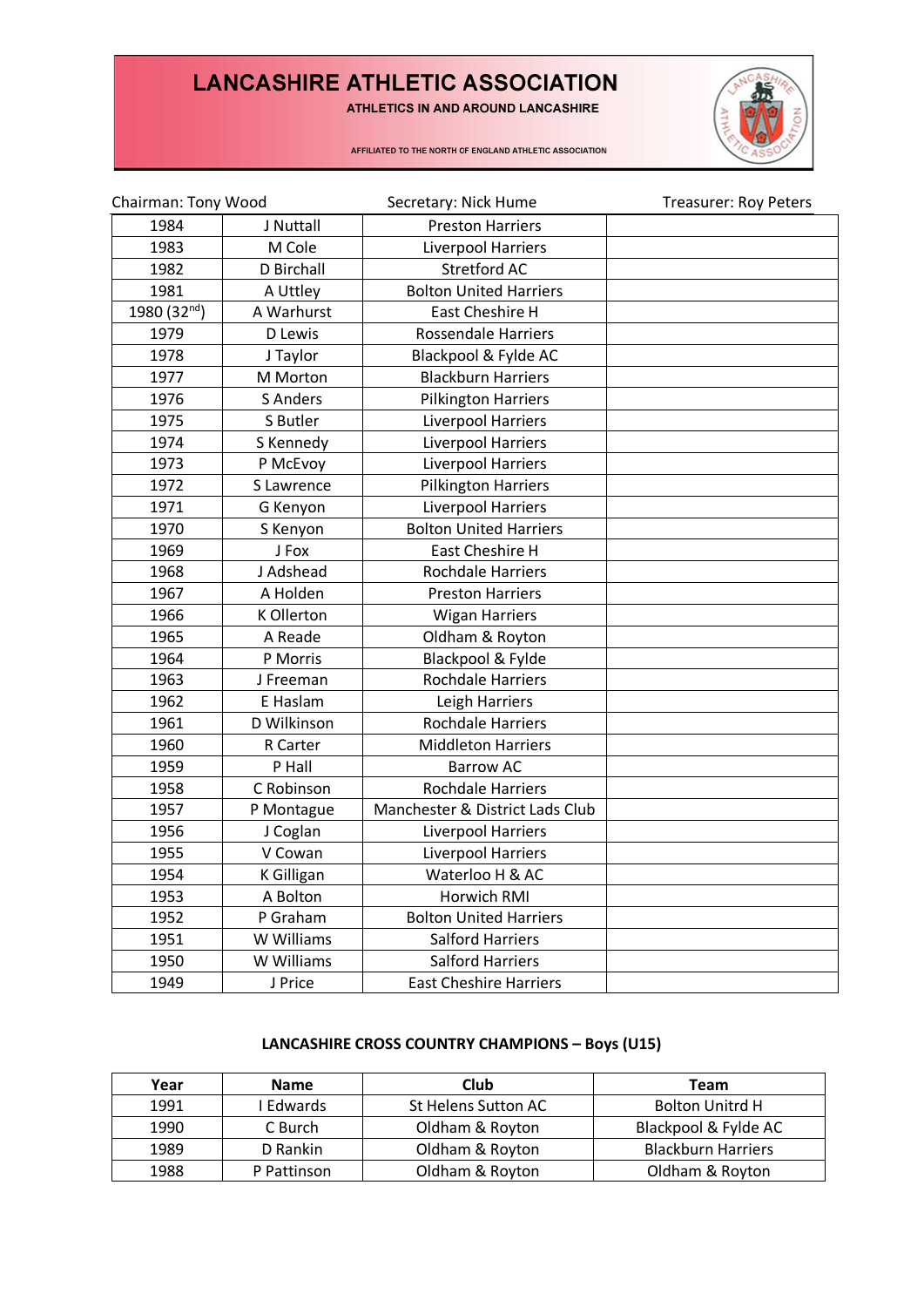ATHLETICS IN AND AROUND LANCASHIRE



AFFILIATED TO THE NORTH OF ENGLAND ATHLETIC ASSOCIATION

| Chairman: Tony Wood |                    | Secretary: Nick Hume          | Treasurer: Roy Peters |
|---------------------|--------------------|-------------------------------|-----------------------|
| 1987                | S Johnson          | Liverpool Harriers            | Oldham & Royton       |
| 1986 (Dec)          | J Dunne            | Liverpool H                   | Liverpool Harriers    |
| 1986 (Jan)          | P Burgess          | Wigan & District H            |                       |
| 1985                | L Lobo             | <b>Blackburn Harriers</b>     |                       |
| 1984                | T Richardson       | <b>Bolton United Harriers</b> |                       |
| 1983                | M Isherwood        | <b>Blackburn Harriers</b>     |                       |
| 1982                | S Holliday         | Liverpool Harriers            |                       |
| 1981                | D Ireland          | Oldham & Royton               |                       |
| 1980                | N Schofield        | Oldham & Royton               |                       |
| 1979                | C Bate             | <b>Bolton United Harriers</b> |                       |
| 1978                | A Warhurst         | East Cheshire H               |                       |
| 1977                | K O'Connor         | <b>Blackburn Harriers</b>     |                       |
| 1976                | S Greenhalgh       | <b>Bolton United Harriers</b> |                       |
| 1975                | D Kenyon           | <b>Stretford AC</b>           |                       |
| 1974                | M Bateman          | <b>Blackburn Harriers</b>     |                       |
| 1973                | T Quinn            | Liverpool Pembroke            |                       |
| 1972                | T Quinn            | Liverpool Pembroke            |                       |
| 1971                | <b>B</b> Troughton | Bury & Radcliffe              |                       |
| 1970                | R Kelly            | Liverpool Pembroke            |                       |
| 1969                | J Carrol           | Liverpool Pembroke            |                       |
| 1968                | S Kenyon           | <b>Bolton United Harriers</b> |                       |
| 1967                | S Kenyon           | <b>Bolton United Harriers</b> |                       |
| 1966                | J Adshead          | <b>Rochdale Harriers</b>      |                       |
| 1965                | J Adshead          | <b>Rochdale Harriers</b>      |                       |
| 1964                | <b>K</b> Burrell   | Liverpool Harriers            |                       |
| 1963                | T Fawley           | <b>Sale Harriers</b>          |                       |
| 1962                | J McLoughin        | <b>Sutton Harriers</b>        |                       |
| 1961                | J Maxfield         | Skerton School, Lancaster     |                       |
| 1960                | C Haslam           | Leigh Harriers                |                       |
| 1959                | G Brown            | <b>Sale Harriers</b>          |                       |
| 1958                | M Oswald           | Liverpool Pembroke            |                       |
| 1957                | <b>B</b> Bolton    | Leigh Harriers                |                       |
| 1956                | C Waite            | East Cheshire H               |                       |
| 1955                |                    |                               |                       |
| 1954                | A Jones            | <b>Radcliffe Harriers</b>     |                       |
| 1953                | K Thompson         | Liverpool                     | Non Championship Race |

### **LANCASHIRE CROSS COUNTRY CHAMPIONS – Colts (U13)**

| Year | <b>Name</b> | Club                          | <b>Team</b>                   |
|------|-------------|-------------------------------|-------------------------------|
| 1991 | J Shaw      | <b>Liverpool Harriers</b>     | Liverpool Harriers            |
| 1990 | P Draper    | Bury AC                       | Liverpool Harriers            |
| 1989 | S Stokes    | <b>Bolton United Harriers</b> | <b>Bolton United Harriers</b> |
| 1988 | R Burney    | Liverpool Harriers            | Stretford AC                  |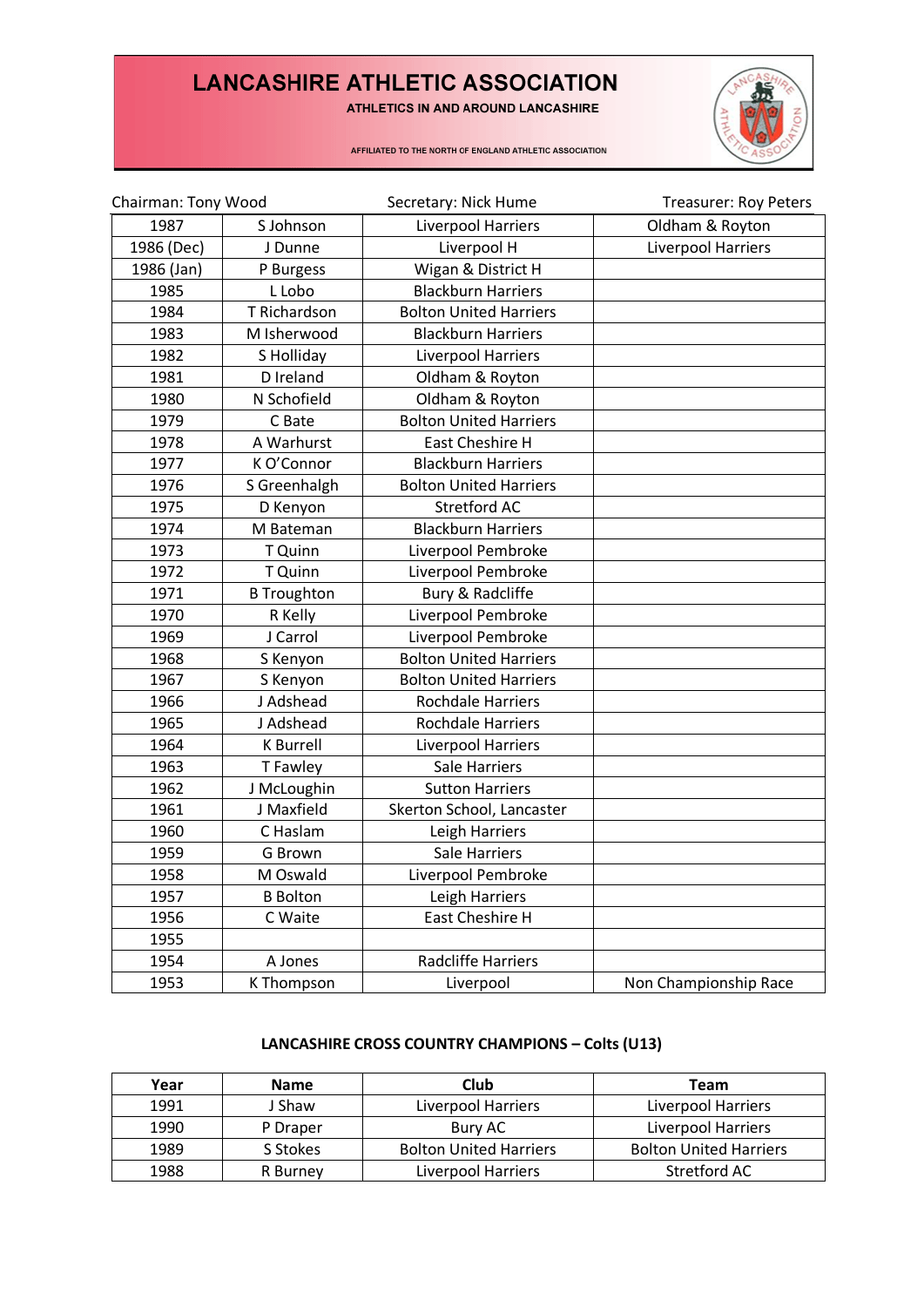ATHLETICS IN AND AROUND LANCASHIRE



AFFILIATED TO THE NORTH OF ENGLAND ATHLETIC ASSOCIATION

| Chairman: Tony Wood |                 | Secretary: Nick Hume       | <b>Treasurer: Roy Peters</b> |
|---------------------|-----------------|----------------------------|------------------------------|
| 1987                | J Allinson      | <b>Rochdale Harriers</b>   | Oldham & Royton              |
| 1986 (Dec)          | D Egan          | Stretford AC               | Oldham & Royton              |
| 1986 (Jan)          | D Birch         | Hyndburn AC                |                              |
| 1985                | T Foy           | Stretford AC               |                              |
| 1984                | A Preedy        | <b>Burnley AC</b>          |                              |
| 1983                | C Lees          | Oldham & Royton            |                              |
| 1982                | P Harvey        | Oldham & Royton            |                              |
| 1981                | P Causey        | Wigan H & AC               |                              |
| 1980                | P Causey        | Wigan H & AC               |                              |
| 1979                | <b>B</b> Murphy | Liverpool Pembroke         |                              |
| 1978                | R Allen         | Liverpool Harriers         |                              |
| 1977                | P Wynn          | <b>Pilkington Harriers</b> |                              |
| 1976                | M Bullock       | Farnworth & Dist AC        |                              |
| 1975                | D Lewis         | <b>Rossendale Harriers</b> |                              |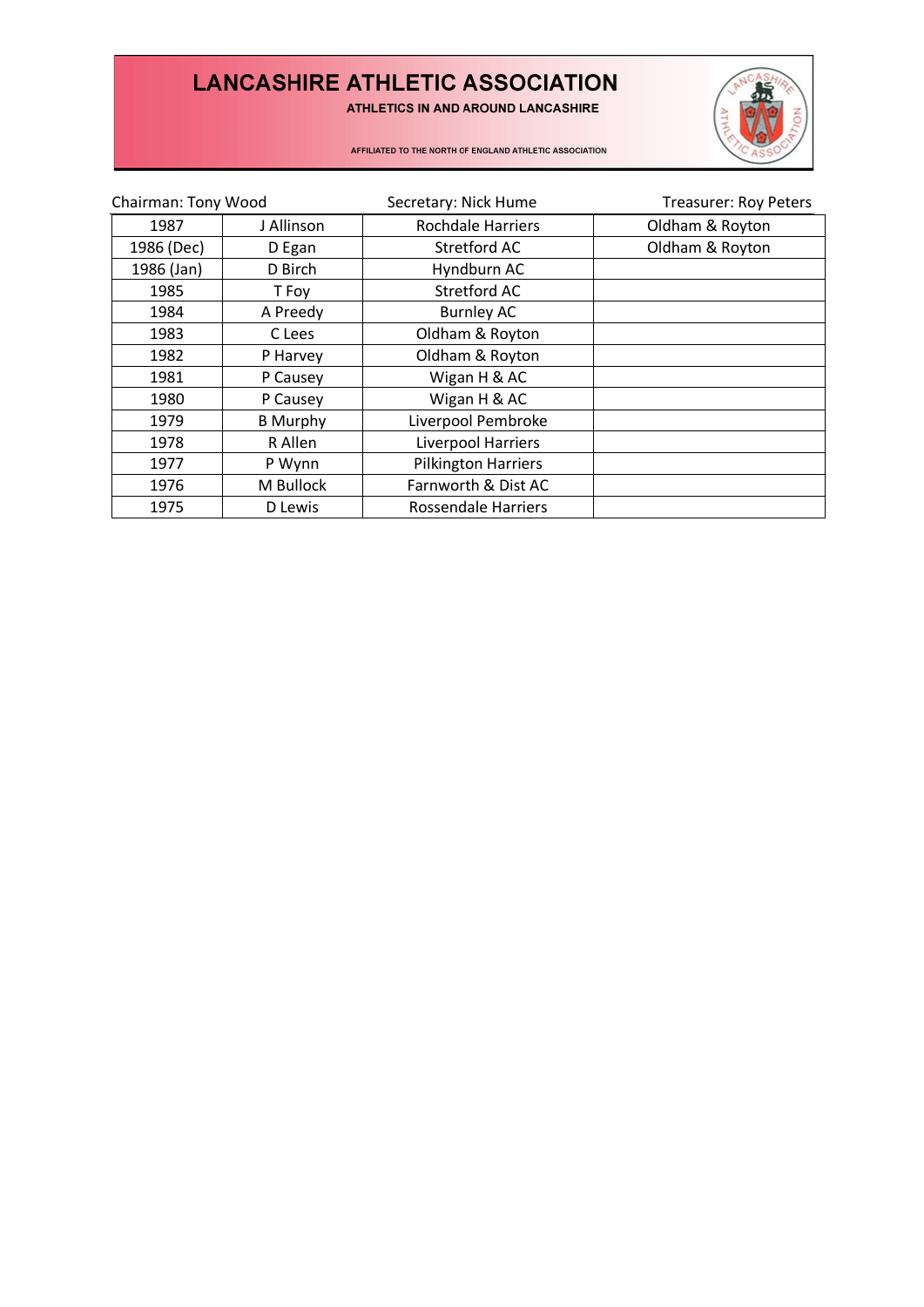ATHLETICS IN AND AROUND LANCASHIRE

AFFILIATED TO THE NORTH OF ENGLAND ATHLETIC ASSOCIATION



Chairman: Tony Wood Secretary: Nick Hume Treasurer: Roy Peters

**Results – Old Lancashire (inc Manchester & Merseyside)**

### **LANCASHIRE CROSS COUNTRY CHAMPIONS – Senior Women**

| Year              | <b>Name</b>       | <b>Club</b>             | <b>Team</b>               |
|-------------------|-------------------|-------------------------|---------------------------|
| 1991              |                   |                         |                           |
| 1990              |                   |                         |                           |
| 1989              |                   |                         |                           |
| 1988              |                   |                         |                           |
| 1987              |                   |                         |                           |
| 1986 (Dec)        |                   |                         |                           |
| 1986 (Jan)        |                   |                         |                           |
| 1985              |                   |                         |                           |
| 1984              | <b>K</b> Carter   | Sale Harriers           |                           |
| 1983              | S Lonsdale        | <b>Sale Harriers</b>    | Chorley                   |
| 1982              | M Hurst           | Clayton-Le-Moors        | <b>Blackburn Harriers</b> |
| 1981              | <b>K Pilling</b>  | <b>Sale Harriers</b>    | <b>Blackburn Harriers</b> |
| 1980 (32nd)       |                   |                         |                           |
| 1979              |                   |                         |                           |
| 1978              |                   |                         |                           |
| 1977              |                   |                         |                           |
| 1976              |                   |                         |                           |
| 1975              |                   |                         |                           |
| 1974              |                   |                         |                           |
| 24/11/73          | C Tranter         | <b>Stretford AC</b>     | <b>Stretford AC</b>       |
| 1972              | L Brennan         | <b>Preston Harriers</b> |                           |
| 1971              | E Connors         | <b>Preston Harriers</b> |                           |
| 1970              | <b>B Robinson</b> | Bury & Radcliffe AC     |                           |
| 1969              |                   |                         |                           |
| 30/11/68          | S Kirk            | Bury & Radcliffe AC     | <b>Bolton United</b>      |
| 02/03/68          | N Braithwaite     | Lancaster & M           | Lancaster & Morecambe     |
| 04/04/67          | S Kirk            | Wigan & District        | Bury & Radcliffe AC       |
| 1966              |                   |                         |                           |
| 1965              |                   |                         |                           |
| 15/02/64          | <b>B</b> Bailey   | Bury & Radcliffe AC     | Bury & Radcliffe AC       |
| <b>First Race</b> |                   |                         |                           |

## **LANCASHIRE CROSS COUNTRY CHAMPIONS – Inters (U17)**

| Year | <b>Name</b> | Club | Team |
|------|-------------|------|------|
| 1991 |             |      |      |
| 1990 |             |      |      |
| 1989 |             |      |      |
| 1988 |             |      |      |
| 1987 |             |      |      |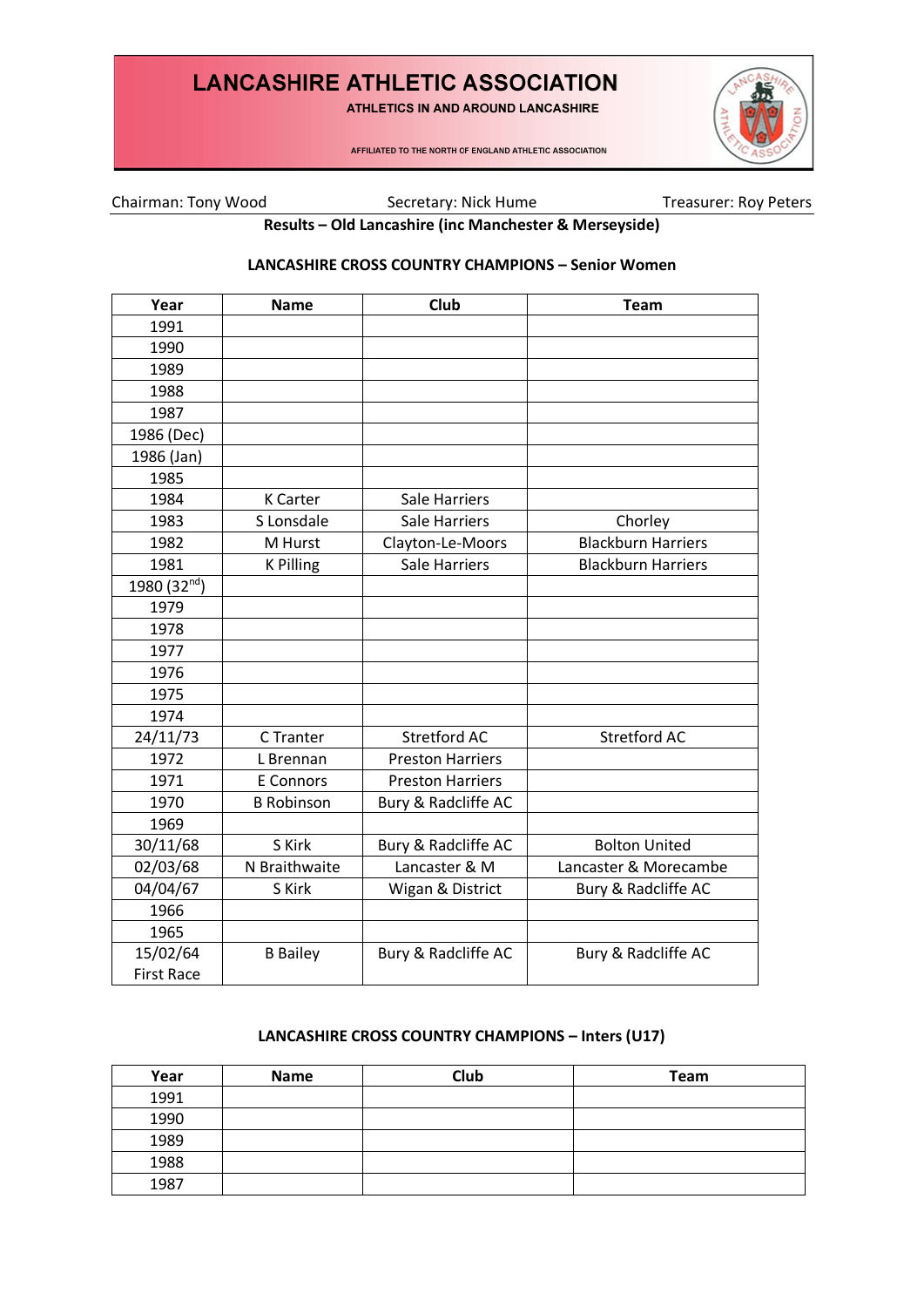ATHLETICS IN AND AROUND LANCASHIRE



AFFILIATED TO THE NORTH OF ENGLAND ATHLETIC ASSOCIATION

| Chairman: Tony Wood |               | Secretary: Nick Hume     | <b>Treasurer: Roy Peters</b> |  |
|---------------------|---------------|--------------------------|------------------------------|--|
| 1986 (Dec)          |               |                          |                              |  |
| 1986 (Jan)          |               |                          |                              |  |
| 1985                |               |                          |                              |  |
| 1984                | S Eccles      | Blackpool & Fylde AC     | <b>Blackburn Harriers</b>    |  |
| 1983                | A Finlay      | Blackpool & Fylde AC     | <b>Blackburn Harriers</b>    |  |
| 1982                | A Kostilek    | <b>Burnley AC</b>        | <b>Rossendale Harriers</b>   |  |
| 1981                | R Medd        | Lancaster & Morecambe AC | <b>Rossendale Harriers</b>   |  |
| 1980 (32nd)         |               |                          |                              |  |
| 1979                |               |                          |                              |  |
| 1978                |               |                          |                              |  |
| 1977                |               |                          |                              |  |
| 1976                |               |                          |                              |  |
| 1975                |               |                          |                              |  |
| 1974                |               |                          |                              |  |
| 24/11/73            | S Holmes      | Warrington AC            | <b>Rossendale Harriers</b>   |  |
| 1972                |               |                          |                              |  |
| 1971                |               |                          |                              |  |
| 1970                |               |                          |                              |  |
| 1969                |               |                          |                              |  |
| 30/11/68            | J Williams    | Bury & Radcliffe AC      | Bury & Radcliffe AC          |  |
| 02/03/68            | M Brownlow    | <b>Bolton United</b>     | <b>Bolton United</b>         |  |
| 04/03/67            | N Braithwaite | Lancaster & M            | Bury & Radcliffe             |  |
| 1966                |               |                          |                              |  |
| 1965                |               |                          |                              |  |
| 15/02/64            |               |                          |                              |  |

### **LANCASHIRE CROSS COUNTRY CHAMPIONS – Juniors (U15)**

| Year       | <b>Name</b> | Club                      | <b>Team</b>                |
|------------|-------------|---------------------------|----------------------------|
| 1991       |             |                           |                            |
| 1990       |             |                           |                            |
| 1989       |             |                           |                            |
| 1988       |             |                           |                            |
| 1987       |             |                           |                            |
| 1986 (Dec) |             |                           |                            |
| 1986 (Jan) |             |                           |                            |
| 1985       |             |                           |                            |
| 1984       | R Jones     | Blackpool & Fylde AC      | Blackpool & Fylde AC       |
| 1983       | A Forrest   | <b>Blackburn Harriers</b> | <b>Rossendale Harriers</b> |
| 1982       | R Sutcliffe | Pendle AC                 | <b>Blackburn Harriers</b>  |
| 1981       | A Lund      | Rossendale H Harriers     | <b>Blackburn Harriers</b>  |
| 1980       |             |                           |                            |
| 1979       |             |                           |                            |
| 1978       |             |                           |                            |